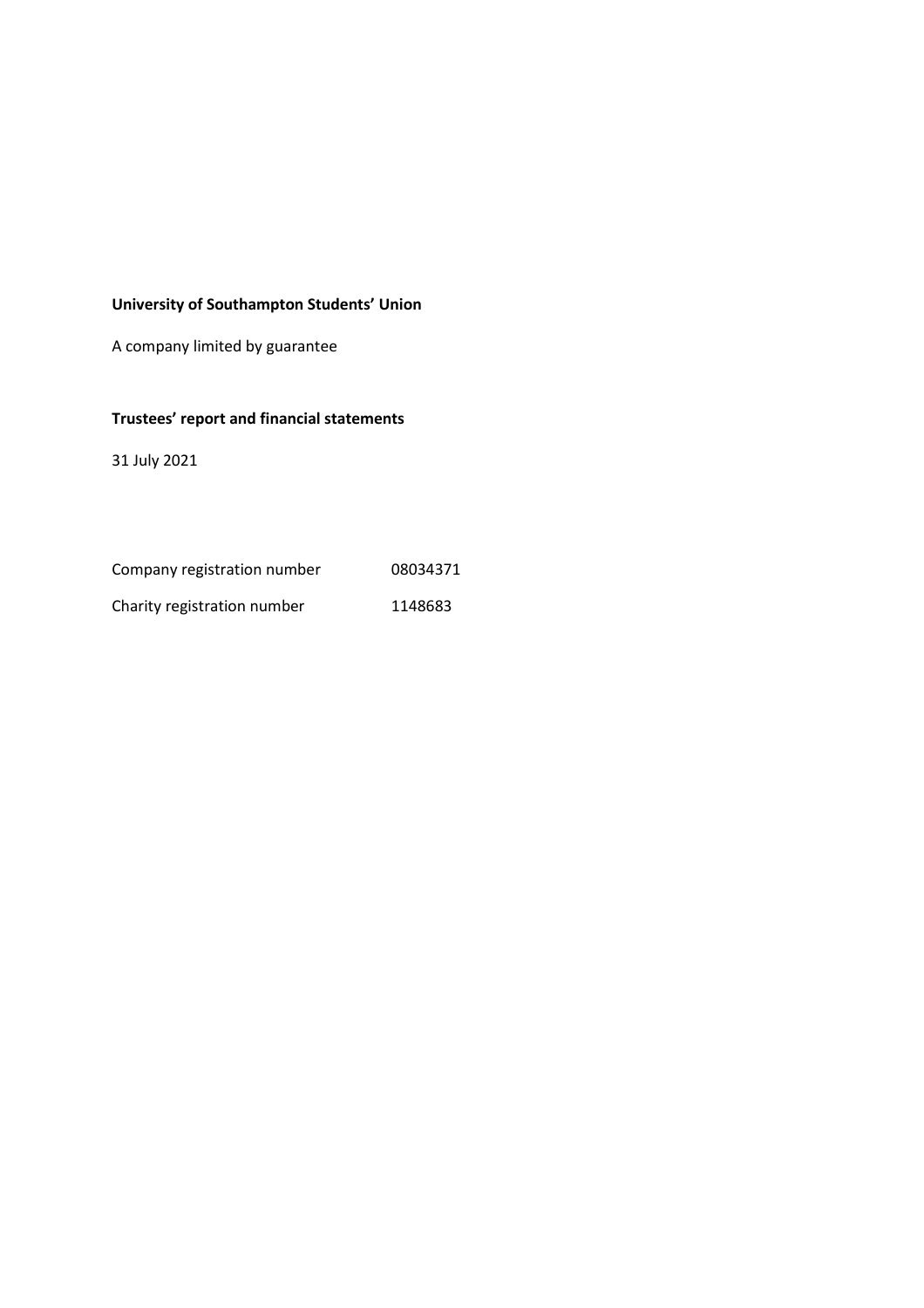# University of Southampton Students' Union Index to the Financial Statements

| <b>Contents</b>                                                                                                   | Page      |
|-------------------------------------------------------------------------------------------------------------------|-----------|
| Trustees and advisers                                                                                             | 1         |
| Trustees' Report                                                                                                  | $2 - 9$   |
| Statement of Trustees' Responsibilities in respect of the Trustees' annual report and the financial<br>statements | 10        |
| Independent auditor's report to the members of University of Southampton Students' Union                          | $11 - 13$ |
| Consolidated statement of financial activities for the year ended 31 July 2021                                    | 14        |
| Consolidated balance sheet                                                                                        | 15        |
| Union balance sheet                                                                                               | 16        |
| Consolidated cash flow statement for the year ended 31 July 2021                                                  | 17        |
| Notes to the financial statements                                                                                 | $18 - 35$ |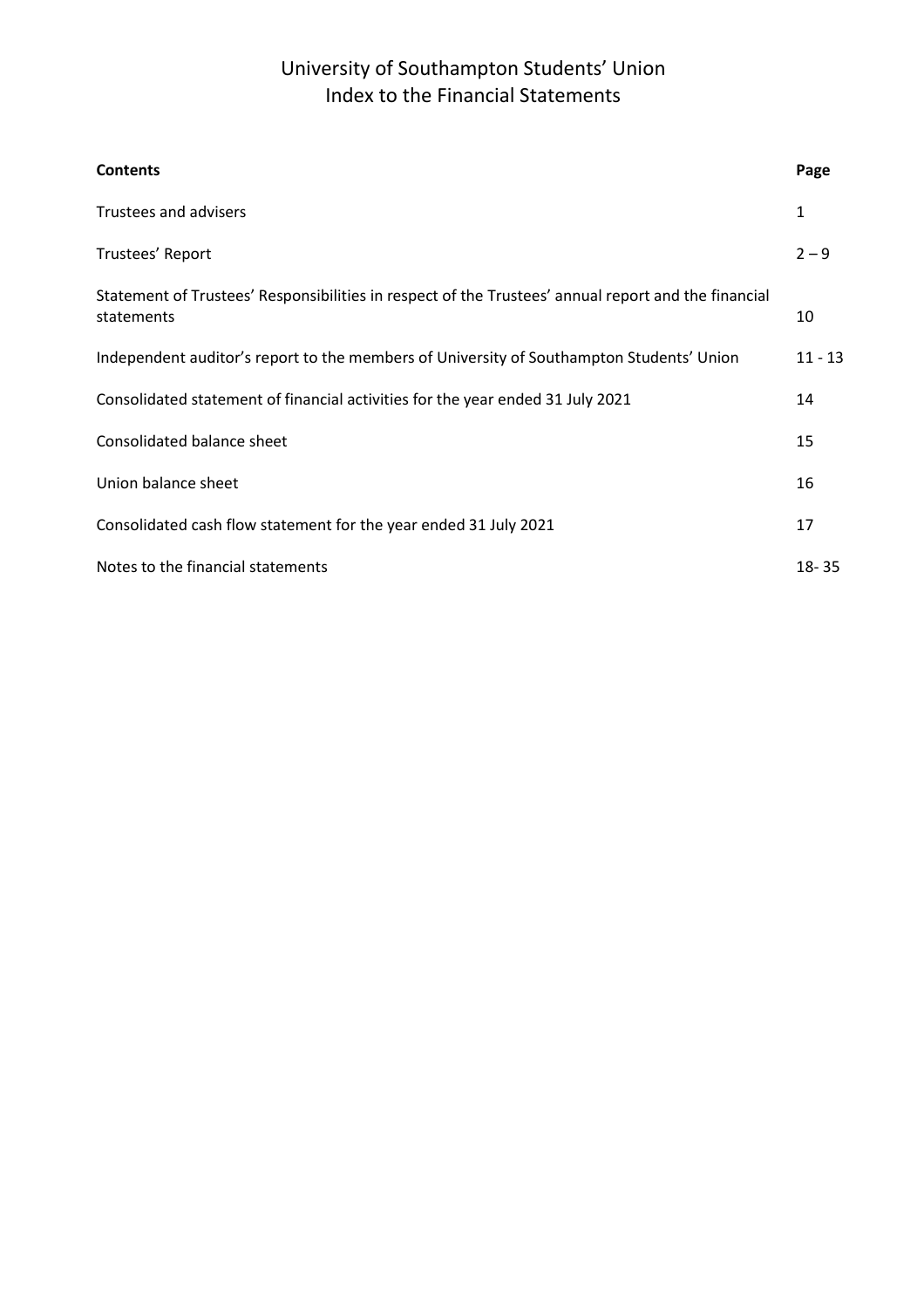# University of Southampton Students' Union Reference and Administration Information

#### **Trustees and advisers Sabbatical Trustees**

| JUNNULILUI IIUJLLLJ                  |                                                    |
|--------------------------------------|----------------------------------------------------|
| Benjamin Dolbear [President 2021-22] | Appointed 1 July 2021                              |
| <b>Matthew Smith</b>                 | Appointed 1 July 2021                              |
| Charlotte James                      | Appointed 1 July 2021                              |
| Savanna Cutts                        | Appointed 1 July 2021                              |
| Olivia Reed [President 2020-21]      | Appointed 1 July 2019, term concluded 30 June 2021 |
| Nicole Akuezumba                     | Appointed 1 July 2020, term concluded 30 June 2021 |
| Samuel Tweedle                       | Appointed 1 July 2020, term concluded 30 June 2021 |
| Avila Chidume                        | Appointed 1 July 2020, term concluded 30 June 2021 |
|                                      |                                                    |

### **Student Trustees**

Rishi-Nayan Varodaria **Alexander Appointed 1 July 2020** James Williams **Appointed 1 July 2020** Nathaniel Ogunniyi Appointed 1 July 2019, term concluded 30 June 2021 Olivia George **Appointed 1 July 2020**, term concluded 30 June 2021 Jessy Marin **Appointed 1 July 2021** 

## **External Trustees**

Jim Anderson Stuart Maister (resigned May 2021) Rebecca Self

## **Registered Office**

University of Southampton Students' Union (also called "SUSU") Southampton Hampshire SO17 1BJ

### **Senior Leadership and Key Management Personnel**

| Jim Gardner            | <b>Chief Executive</b>                              |
|------------------------|-----------------------------------------------------|
| Sonia Cottrell         | Director of Advice & Representation                 |
| Paul Davie             | Director of Operations (Company Secretary)          |
| <b>Anthony Douglas</b> | Director of People (resigned December 2020)         |
| David Murtagh          | Director of Union Services (resigned November 2020) |
| Chris Small            | Director of Activities                              |

## **Auditors**

Crowe U.K. LLP Aquis House 49-51 Blagrave Street Reading RG1 1PL

### **Bankers**

Lloyds Group Plc 1st Floor 3 Town Quay Southampton SO14 2AQ

### **Solicitors**

Warner Goodman LLP 8 College Place London Road Southampton SO15 2FF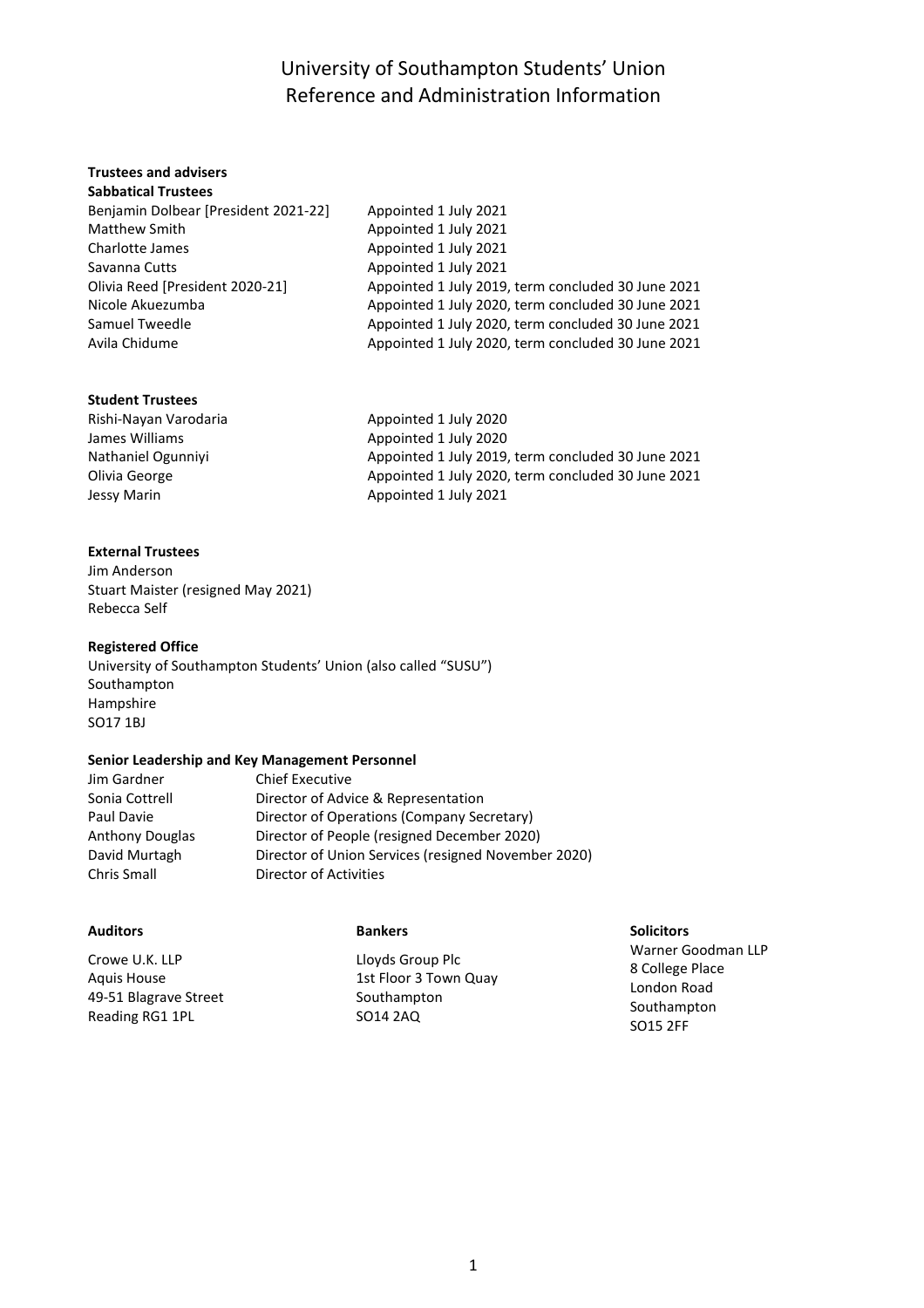The Board of Trustees, who are also Directors of the Union, present their annual report for the year ended 31 July 2021 under the Companies Act 2006 and the Charities Act 2011, together with the audited financial statements for that year. The format and content of the report and financial statements comply with the Companies Act 2006, the Charities Act 2011 and the Statement of Recommended Practice: 'Accounting and Reporting by Charities' SORP (FRS 102).

### **TRUSTEES' REPORT**

### **Structure, governance, and management**

### **Charitable status**

The Union is registered as a charity, and as a company limited by guarantee, in England and Wales.

### **Articles of Association**

The Union was first established in the Charter of the University of Southampton which specifies that "there shall be a Union of Students of the University". The Union is incorporated as a Company limited by guarantee and registered as a Charity in England and Wales. The Laws, which previously governed the Union, were replaced by the Memorandum and Articles of Association ('the Articles') on August 2012.

### **Method of appointment of Trustees**

The management of the Union is the responsibility of the Trustees who are elected or appointed under the terms of the Articles. The Sabbatical and Student Trustees are elected by a ballot of all full members of the Union each year. These trustees operate on a 1-year term of office from the 1st of July to the following 30th of June, unless re-elected. They may be re-elected for one additional 1-year term.

The Union is grateful for the contributions of our External Trustees, who are nominated and appointed by the Trustee Board. External Trustees serve a 3-year term and may be re-confirmed for one additional 3-year term.

#### **Organisational structure and decision making**

The Annual General Meeting is the governing body of the Union and, subject to the Rules and Articles of the Union, has the power to make policy in the name of the Union. Union Senate and students via referendum also have the power to make policy in the name of the Union, subject to the Rules.

The Trustee Board is responsible for overseeing the management and administration of the Union. The Board has ultimate responsibility for the governance, budget and employment issues of the Union and the strategic direction of the Union, much of which is delegated to officers and staff. The Trustee Board also delegates relevant decisions to relevant subcommittees that cover the areas of Finance & Staffing and Renumeration. These subcommittees have clearly defined terms of reference. From August 2021 onwards new committees of Finance and Resources, Audit and Risk, and Executive Performance and reward will replace the previous committee structure.

#### **Key management personnel remuneration policy**

The Union has adopted a Remuneration Policy for Senior Executives, approved by the Board of Trustees. The Board recognises its responsibilities to protect the reputation of the Union, to reflect the values and ethos of the Union as a students' union and registered charity, and therefore to ensure that the pay of its senior executives is fair, not excessive, and justifiable to the membership and wider stakeholders. The Board also adopts the principles of openness and transparency of senior executive pay, as recommended by the NCVO Inquiry into Charity Senior Executive Pay. The Board of Trustees therefore uses the following mechanisms to help meet these objectives and to support it in determining the pay of senior executives:

- The Board has established a Remuneration Committee (since changed to 'Executive Performance and Reward Committee') with a remit to oversee and scrutinise the performance and remuneration of senior executives, on behalf of the Board.
- Remuneration Committee will review the annual 'Pay and Equalities Survey' conducted by the Association of Chief Executives of Voluntary Organisations (ACEVO), of charity senior executives' remuneration, and informally benchmark the remuneration package of the Union's senior executives against it.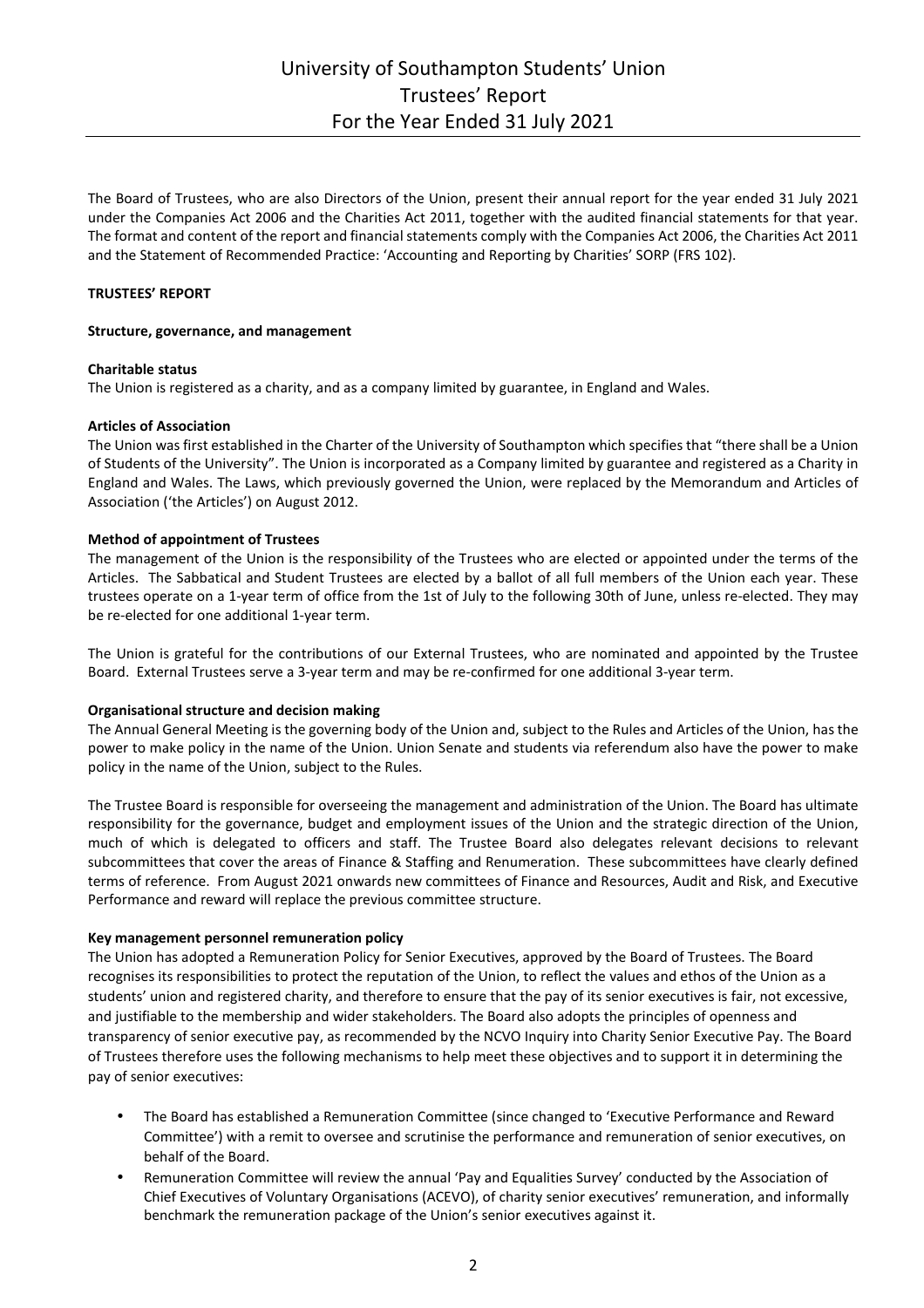- Remuneration Committee will on a periodic basis (and at least every three years) benchmark the pay of its senior executives against a cross section of other comparable UK students' unions (for example, comparable annual turnover and number of employees; comparable scope and scale of activity; and achievement of comparable quality measures and indicators such as applicable NSS results, comparable KPI's, achievement of Investor in People status and other quality standards).
- On an annual basis, Remuneration Committee will review relevant internal HR data for senior executives, such as staff turnover, staff satisfaction, feedback from appraisals and performance metrics.

## **Employee consultation and involvement**

Employees are consulted on issues of concern to them by means of a consultative committee (Staff Forum), regular staff meetings, and regular electronic updates from the senior leadership team. They have been kept informed on specific matters directly by management. We run a staff survey in January each year to understand staff needs and concerns and develop an annual action plan based on this. The Union offers exit interviews for all core staff leaving the organisation and has adopted a procedure of upward feedback for senior leadership and the Trustees.

The Union has long-established fair employment practices in the recruitment, selection, retention, and training of staff. We continually review our employment policies in conjunction with the overall staff team.

### **Relationship with the non-charitable subsidiary**

The charity has a wholly owned non-charitable subsidiary, SUSU Social Enterprises Limited, which was incorporated to carry out the non-member trading activities of the Union. Further details are shown on the balance sheet and accompanying notes to the accounts. Net profits from this company are donated to the charity under Gift Aid, to leave no taxable profits in the trading company itself.

### **Relationship with University of Southampton**

The relationship between the University of Southampton and the Union is established in the University Charter and detailed in the constitutions of both organisations. The Union President and University of Southampton President & Vice Chancellor annually re-sign the Relationship Agreement which outlines the importance of the relationship between the two organisations.

The Union receives both a block grant from the University based on the full-time equivalent number of students registered at the University and other funding on a project-by-project basis. All other transactions between the two parties are carried out on a commercial basis. There is no reason to believe that this or equivalent support from the University will not continue for the foreseeable future.

### **STRATEGIC REPORT**

### **Objectives and Activities**

### **a) Charitable objectives**

As stated in the Articles of Association, the Union's objects are the advancement of education of students at the University of Southampton for the public benefit by:

- 1. promoting the interests and welfare of members at the University of Southampton during their course of study and representing, supporting, and advising members.
- 2. being the recognised representative channel between members and the University and any other relevant external bodies.
- 3. providing social, cultural, sporting, and recreational activities and forums for discussions and debate for the personal development of its members.
- 4. promoting and facilitating students' involvement in their wider community.
- 5. raising funds for other charitable organisations.

The objects are to be carried out in complete independence of all religious and political groups and in such a manner so as not to discriminate unreasonably between members.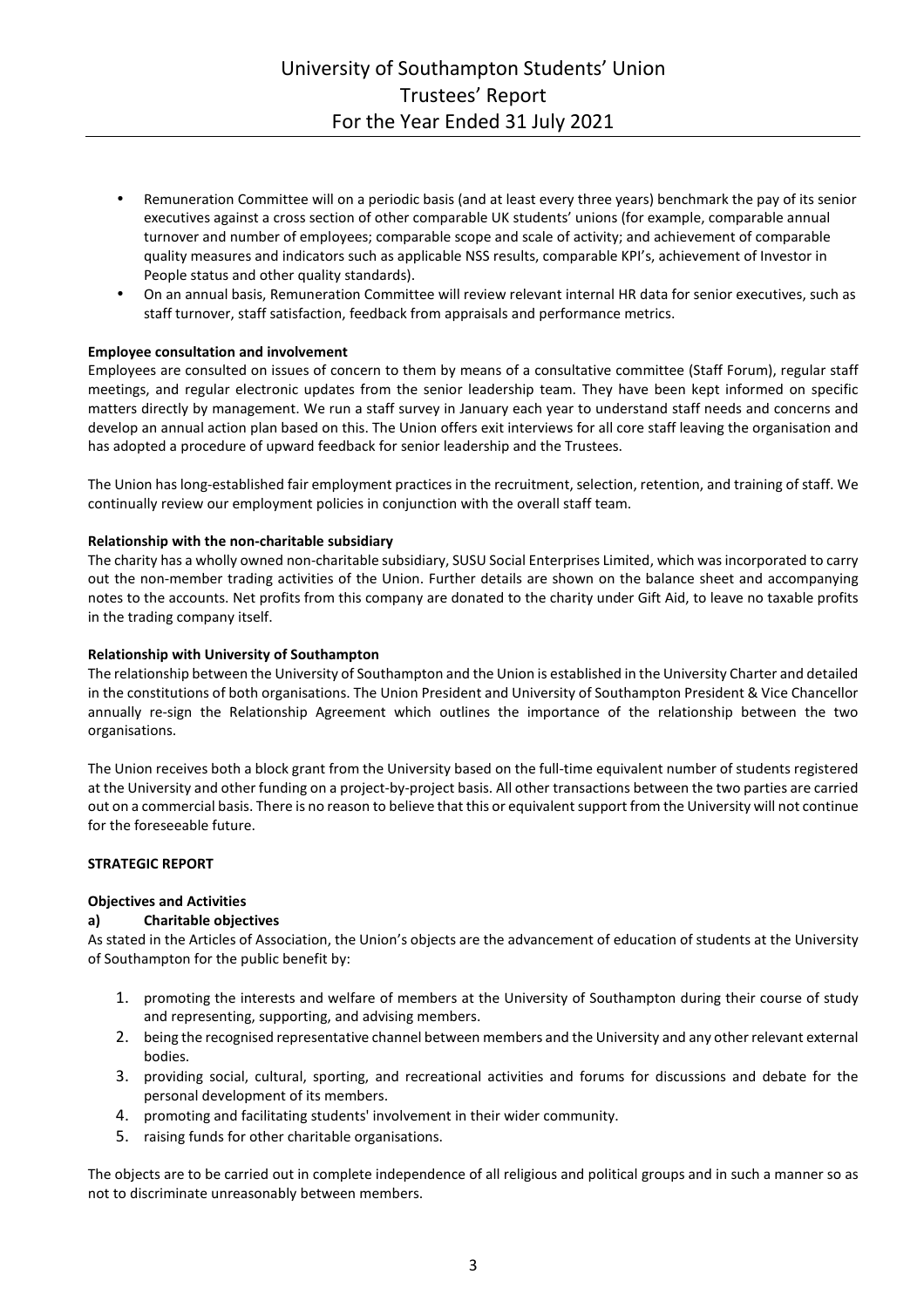The Trustees confirm that they have complied with the duty in Section 17 (5) of the Charities Act 2011 to have due regard to the guidance issued by the Charity Commission on public benefit.

## **b) Strategies for achieving objectives**

The impact of COVID-19 and resulting uncertainty has led to our deciding to proceed with a flexible strategy instead of a traditional 3-5-year plan. A 1-year interim strategy was therefore adopted for the year to manage our approach to COVID, whilst consultation and development on the substantive new strategy took place. As part of this work, we adopted three new values of Stand Strong, Join Together, and Take Responsibility. Our Vision was also updated to "Every student loves their time at Southampton." We expect these new values and vision will continue into the substantive strategy for 2021 – 2025.

Our overall plans for the year are supported by individual plans for each Sabbatical Officer (approved by Union Senate), Operational Plans for every staff team and specific strategies developed by the senior leadership and approved by the Trustee Board for key areas of impact.

## **c) Activities for achieving objectives**

We provide offers, services, and representation for our members across five main areas of focus:

- Student Voice (Education, Voice, Elections)
- Student Communities (Activities)
- Student Experience (Freshers)
- Student Support (Advice & Welfare)
- Social Enterprises (Entertainment, Retail, Food & Beverage)

### **Achievements and performance**

### **Retail and Food & Beverage**

Lockdown and restrictions impacted our food & beverage operations during the year, with trade impossible for much of the period. We introduced app-based ordering for the Autumn term, and this did see high take-up amongst students for the first 6 weeks of activity before the November 2020 lockdown. Working with the University we increased the space available for our main bar, the Stags, by using the adjacent Garden Court space which they provided to allow for social distancing and maintaining capacity.

Before lockdown we held a series of Black History Month food-led events in the Bridge restaurant which attracted a range of students to experience the variety of food provided. These events were led by students from our cultural societies to share their experiences and recipes of their national food dishes and were a great success. As a result of the UK restrictions, we introduced a new outdoor bar offer called "Below Deck" in time for the summer term. This saw high levels of use by students and benefitted from good weather during the period. We intend to invest in the space for the future as COVID identified the need for an outdoor bar offering that we previously lacked.

The Shop saw decreased sales compared to pre-COVID but traded consistently week on week to support the limited numbers of staff and students that were on campus during the lockdowns and subsequent opening periods. Our Shop on Top offer was largely closed during the year, but we did relocate top-selling items to the main Shop to have them available to students. Looking ahead we will be investing in self-service tills for the main Shop and relocating the Shop on Top to a more prominent location.

### **Representation**

Student representation was a greater priority than ever during the varied year because of COVID changes. The move to online lectures and representing student feedback and views about these was a key part of the student representation work for the year. Additionally, we continued to run our programme of elections each term to elect a range of volunteer roles, both academic representatives and wider student experience and liberation roles, plus the important trustee and sabbatical positions. Overall, the elections held throughout the year received 425 nominations, and elected to most available roles, including academic representatives. A total of 12,415 votes were cast by 9,050 individual students across all these elections which was nearly a 100% increase on the previous year. Our Spring elections remained the biggest single period of voting in the year, but all elections showed satisfactory levels of turnout. We also received 92 submissions through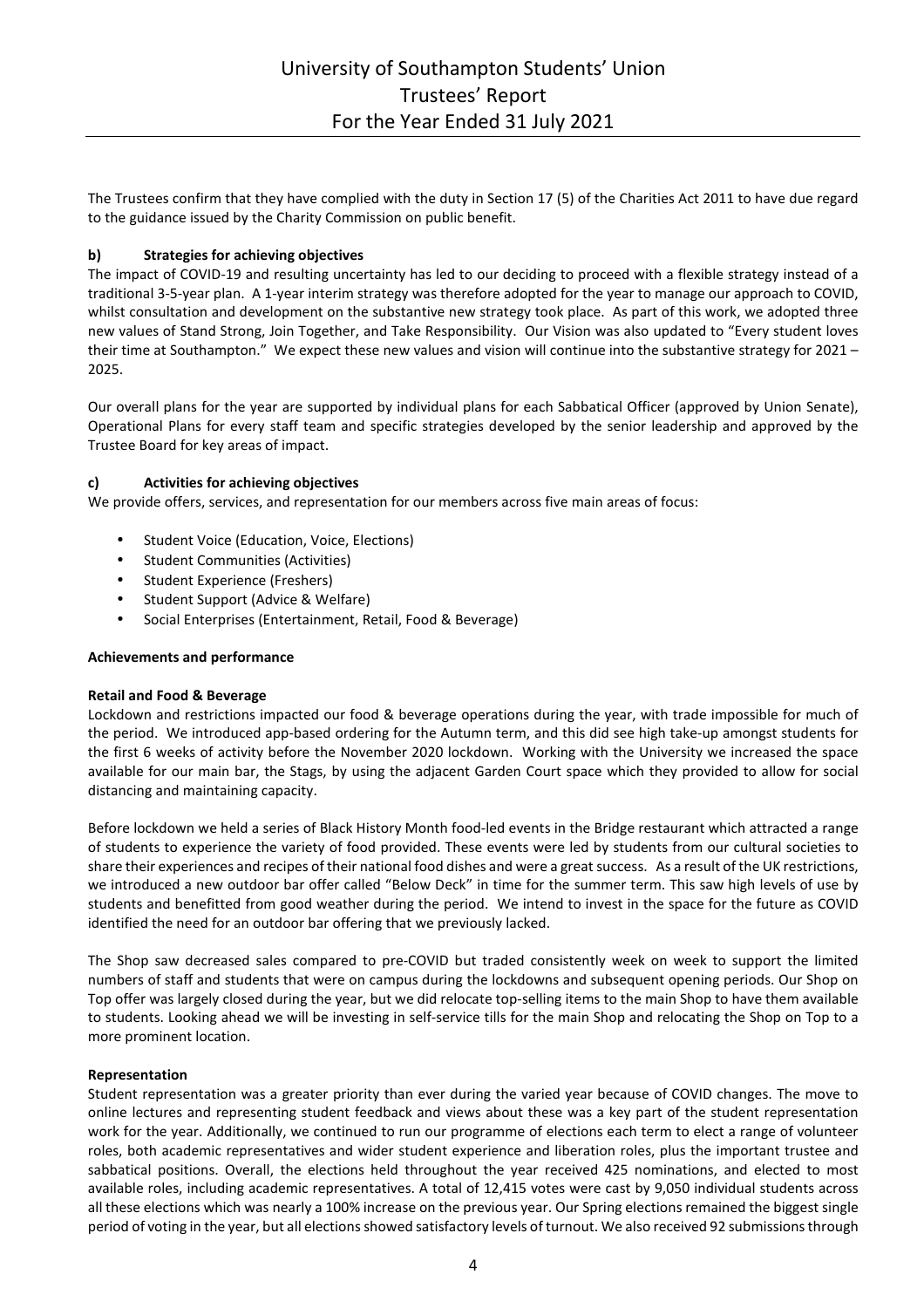our 'You Make Change' system during the year, many of which were to do with online lectures and access to in-person services or changes because of COVID.

### **Advice**

Our advisors worked on 3,850 cases over the course of the year, including 1,817 Academic, 866 Finance, 748 Housing and 419 miscellaneous cases. The support the team provided will have been instrumental for many students in their ability to continue with their degree programmes. The Advice Centre team provided a virtual service for the entire year to ensure the provision of independent advice for our members. The impact of COVID-19 required increased work for academic appeals with the number of cases worked on doubling compared to 2019. This was exacerbated by a backdrop of changing approaches to COVID by the University and wider UK Government approach.

#### **Lettings**

We continued to provide a Lettings service to our members. Whilst COVID restrictions impacted how the service operated, we adapted to providing online viewings or coordinating with existing residents to offer COVID-secure viewings. We let over 50 properties within the year, over 200 beds overall, and are anticipating renewed interest in the coming year as students return to campus. We continue to aim to provide quality housing to our members with no hidden or extra costs.

#### **Activities**

We introduced an "interested" trial membership for the start of Autumn 2020 to give students a free opportunity to join clubs & societies to see if they wished to commit to the group for the year. Over 5,000 students utilised this option. We also ran blended online and in-person drop-in sessions at the start of the academic year to allow students to safely hear from committees of clubs & societies about their offer. COVID-19 impacted our goal of more than 50% of students being part of a club or society, with 38% of the student population having joined at least one group during 20-21. Due to the enforced lack of activity by successive lockdowns and then the academic year ending, the overall figures are viewed as a positive. Additionally, most international students were not able to study in the UK during the year and were unlikely to therefore join clubs & societies as a result, despite online activity being offered. To support the activity of our clubs and societies we awarded grants during the year totalling £114,271. This was lower than normal due to restrictions on activity, although this also led to a decrease in the amount of grants requested by groups.

We continued to offer over 300 different clubs and societies for our members to join, including over 90 competitive and 9 intramural sports. Unfortunately, the national British University College Sports (BUCS) league did not compete due to COVID-19. We were able to run our annual Varsity sports tournament against the University of Portsmouth in Spring 2021, one of the few varsity tournaments to take place nationally during the year, in which we were victorious.

Our Raise and Give (RAG) fundraising team of volunteers raised an impressive £151,616 during the year; being all fundraising carried out by clubs and societies in the year. This was a fantastic achievement given the impact of lockdown on the final months of fundraising activity. The amount fundraised will benefit a range of charities including the three core charities for the year of Robbie's Rehab (local charity), Teenage Cancer Trust (national charity) and A21 (international charity).

In the final term of the year, we delivered a range of events under a "Summer Festival" umbrella brand, and also provided a week of "Lost Events" for new and graduating students in recognition of the lost opportunities during the year. Summer Festival events celebrated the good weather and maximised the activity we could deliver outdoors to provide a COVIDsecure environment for staff and students. Activities included free barbeques, live music, quizzes, crazy golf and more, and were positively received by students. The Lost Events programme included Christmas themed activity, a Sports Day, Birthday themed day and a Graduation themed day. All activity was provided free of charge and over the week we saw more than 2,500 students engage with the activity.

We continued to celebrate our annual Society and Volunteering Awards online, recognising the tremendous accomplishments of our volunteers. Over 100 nominations were received, with 11 individuals and groups receiving awards. Our Academic Awards, celebrating both academic staff and academic representatives, received over 200 nominations across the five faculties of the University.

#### **Overall**

We saw a small decrease in our National Student Survey (NSS) score to 50% (down from 52% in 2020), however this was reflective of the wider sector nationally, low engagement with the NSS and a challenging year for our members in terms of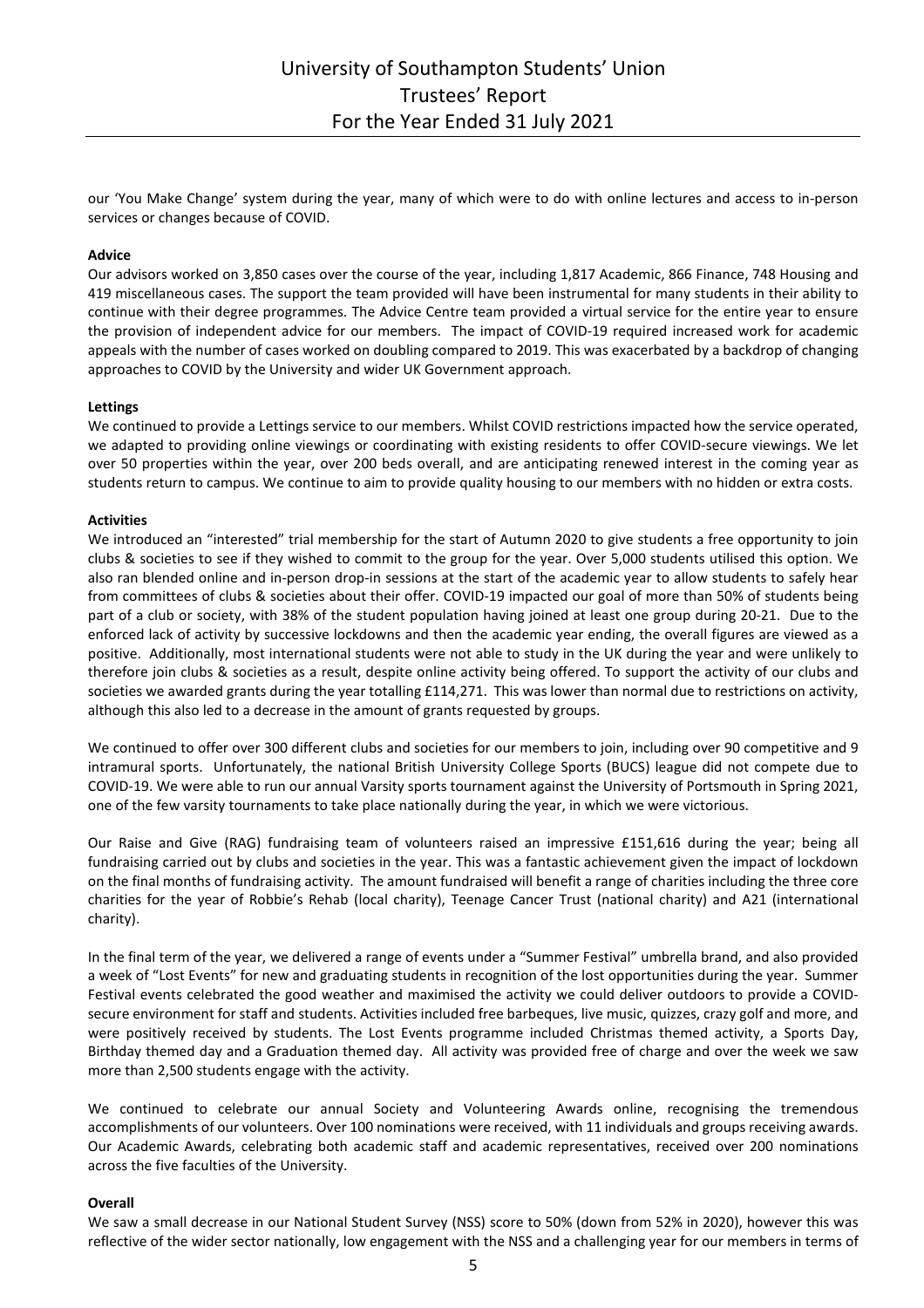the education and student experience. Whilst disappointing, the small decrease was not unexpected against the backdrop of COVID and an unusual year.

The year itself has been challenging due to the global COVID-19 pandemic, which saw all our facilities closed for over 25% of the year and will continue to impact us in 2021-22. All indications before this were positive, with strong engagement across the commercial, support, representation, and activities that we offer. Throughout this difficult period, we remained committed to delivering a positive student experience for our members, and we successfully delivered a range of online activities and ensured the student voice was heard at the highest levels of the University.

### **Financial review**

### **a) Grant making policies**

The Union gives grants to many of its affiliated clubs and societies to help them to pursue their goals, in addition to providing indirect support through our staff and access to physical spaces. Grants are awarded against key criteria defined by the relevant committees overseeing clubs and societies and made each term. For 2020-21 a reduced level of grant funding was provided to clubs & societies due to the limits on activity imposed by COVID restrictions. Our goal was to enable groups to provide online activities where in-person was not possible and build communities. Some degree of sporting activity was permitted during the year, although the national BUCS league did not take place, and the University provided additional funds to support our sports clubs in this.

### **b) Reserves policy**

The reserves policy of the University of Southampton Students' Union is to maintain a level of unrestricted cash funds, excluding those committed to or invested in tangible assets, which will enable the Union to maintain the day-to-day operations of the Union for a period of three months and can adjust, in a measured way, to any significant changes in resources. This target equates to approximately £600,000 of operating costs. The Union currently has free reserves, as defined by the Charities Commission, of £521,287 (2020: £444,860).

### **c) Principal funding**

The University of Southampton provides the Union with an unrestricted block grant each year. For the year 2020-21 this amounted to £2,332,253 (2020: £2,210,132). The University did not provide any restricted grants in the year and contributions towards the cost of fixed asset purchases were £nil (2020: £nil).

### **d) Material investments policy**

In deciding how and where to invest any surplus funds, it is the Union's policy to take a risk averse stance, give due consideration to current Trustee Board directives and maximise returns on investments within the parameters set out therein. Surplus operating money will be held in interest-bearing bank deposit accounts on a regular basis. Monies may be held in a range of longer-term deposits, limited to a maximum term of 12 months and will be for no more than £250,000 in any single account or institution. Deposits over £100,000 or deposits made for periods longer than 6 months need approval from Finance and Staffing Committee (Finance & Resources Committee from August 2021). There will always be sufficient money held on call to meet the financial requirements of the Union for a period of one month.

Any requests for an overdraft or long-term loan facility from banks must be approved by the Trustee Board. There will be no investments in shares, gilts or bonds which are openly traded on the stock markets. Shares, gilts, or bonds may be held in companies with a direct connection to the aims of the Charity subject to confirmation of the ability of the invested entity to provide returns on the Union's investments. No money will be deposited outside of the UK. The amounts of deposits are included within the Union's management accounts.

### **e) COVID-19 impact**

The global COVID-19 outbreak had a significant financial impact on the organisation, with the impact of lockdowns from November 2020 onwards curtailing planned activity rapidly. This led to the closure of our food & beverage areas for most of the year, with one outdoor bar re-opening after Easter 2021 in time for Summer 2021 activity. Our Shop continued to trade throughout the period to provide support for the limited number of staff and students on campus. Subsequent restrictions impacted the activity of our clubs and societies, many of which needed indoor spaces, and the availability of spaces we could safely provide them. The need for table service in bars, and outdoor bar space, limited the food & beverage activity we could provide within these limits. We successfully introduced app-based ordering within our bars, and later opened an outdoor bar provision for the final quarter of the year,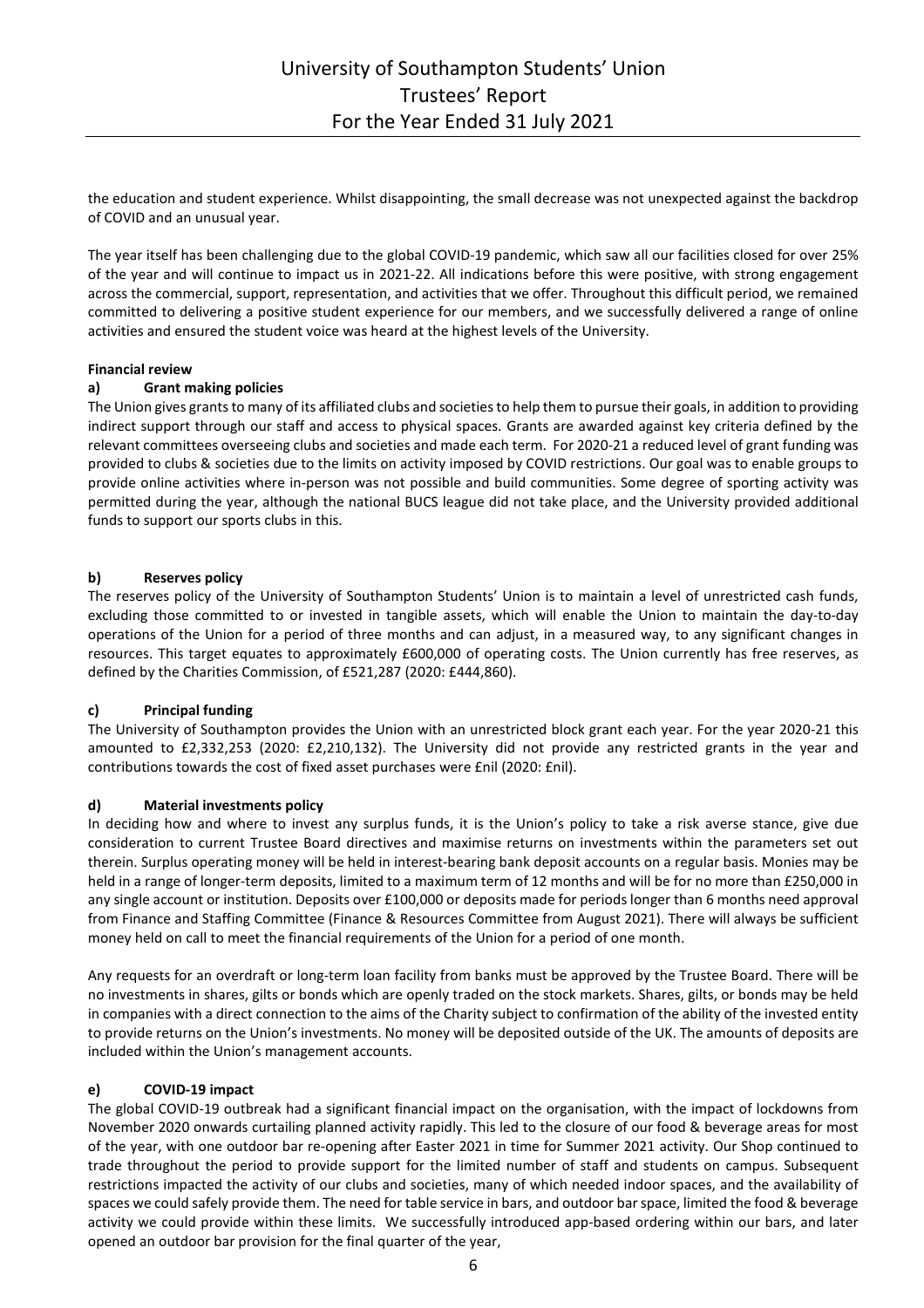The Union utilised the Government's Coronavirus Job Retention Scheme (CJRS), also known as 'furlough', and received grants of £246,752 (2020: £260,902) from this scheme within the year. Over half of the Union's core staff were furloughed; the Union 'topped up' pay to 100% in the first month, tiered down to 80% after the third month. We maintained full employer pension contributions and topped up employee contributions to their regular levels as part of our commitment to the long-term future of our employees. The Union utilised the CJRS for support staff, who are predominantly students employed on zero-hours contracts. Pay was not topped up for these staff but use of the scheme enabled us to provide our student employees with income when they would otherwise have been unpaid during the year.

Our key goals throughout this period have been the safety of our staff and members, securing the financial sustainability of the organisation and to ensure that students are able to receive the best possible experience.

## **f) Principal risks and uncertainties and risk management**

The Union has two sources of funding: the block grant from the University and commercial income from trading. The block grant has declined in past years due to reductions in student numbers, whilst our staffing and infrastructure costs increase. This has led to increased pressure to demonstrate value for money in our activities whilst building a high-performing staff team. We are working closely with the University to build on our strong relationship and towards a longer-term funding agreement, with a 3-year funding model agreed from August 2021 onwards.

Events over this financial year have shown the vulnerabilities inherent within our financial model when we were forced to close our trading outlets for most of the year and we had no alternative means of trading. This significantly reduced our income whilst we continued to incur fixed costs on staffing, although the furlough scheme did mitigate this. We continue to work on developing our risk management framework and have also been assessing our overall compliance with legislation and regulation beyond health & safety, to provide assurance to key stakeholders of our compliance with the law and best practice.

### **g) Overall performance**

The Union's gross income from all sources totalled £3,594,831 (2020: £5,399,362) against total expenditure of £3,618,416 (2020: £5,357,183). Revenues decreased from the previous year by 33% (2020: decreased by 20%) due to a reduction in student numbers, and a significant drop in commercial sales because of the COVID-19 global outbreak and UK lockdowns. However overall expenditure also decreased by 32% due to lack of trading purchases and measures taken to control our financial outlay during the year because of lockdowns and limited activity. We operated a broadly balanced budget to provide a wide range of student benefits and, as a result, created an overall deficit of £23,585 (2020: £42,179 surplus). The total of all Union reserves decreased to £902,904 (2020: £926,489).

The Trustees have agreed that the financial performance for the year 2020-21 was adequate.

### **Plans for future periods**

A new strategy was developed during the year to cover 2021 – 2025, following the interim strategy implemented for 2020- 21. Underpinning this strategy will be further strategies on Finance, People, Digital and Equality, Diversity & Inclusion (EDI). The Strategy will in turn be linked to operational plans, learning & development programmes, and further development of our facilities and activities. We are intending to invest in our facilities during 2021 to address the historic lack of investment and identify new ways of working and student behaviour. In particular, we plan to invest in our social enterprise areas, introducing new technologies in our retail area, enhanced offers for our bars, and generally improve the quality of spaces available in our buildings for students to use for both academic and recreational activity.

Looking ahead, the financial backdrop for 2021-22 is challenging due to the ongoing impact of COVID and corresponding uncertainty this causes. A key concern going into the new year is the long-term impacts of this on the inherent knowledge of our student clubs & societies, many of which have not been able to operate normally and lost key members as a result. Additionally, the results of furlough and inflation on the recruitment market are expected to pose challenges as we seek to fill roles left vacant during lockdown to be able to provide normal operations to our staff and members. The legacy of COVID is still unclear but is forecast to change how our staff work, with hybrid working now seen as the future office environment, and how our members behave.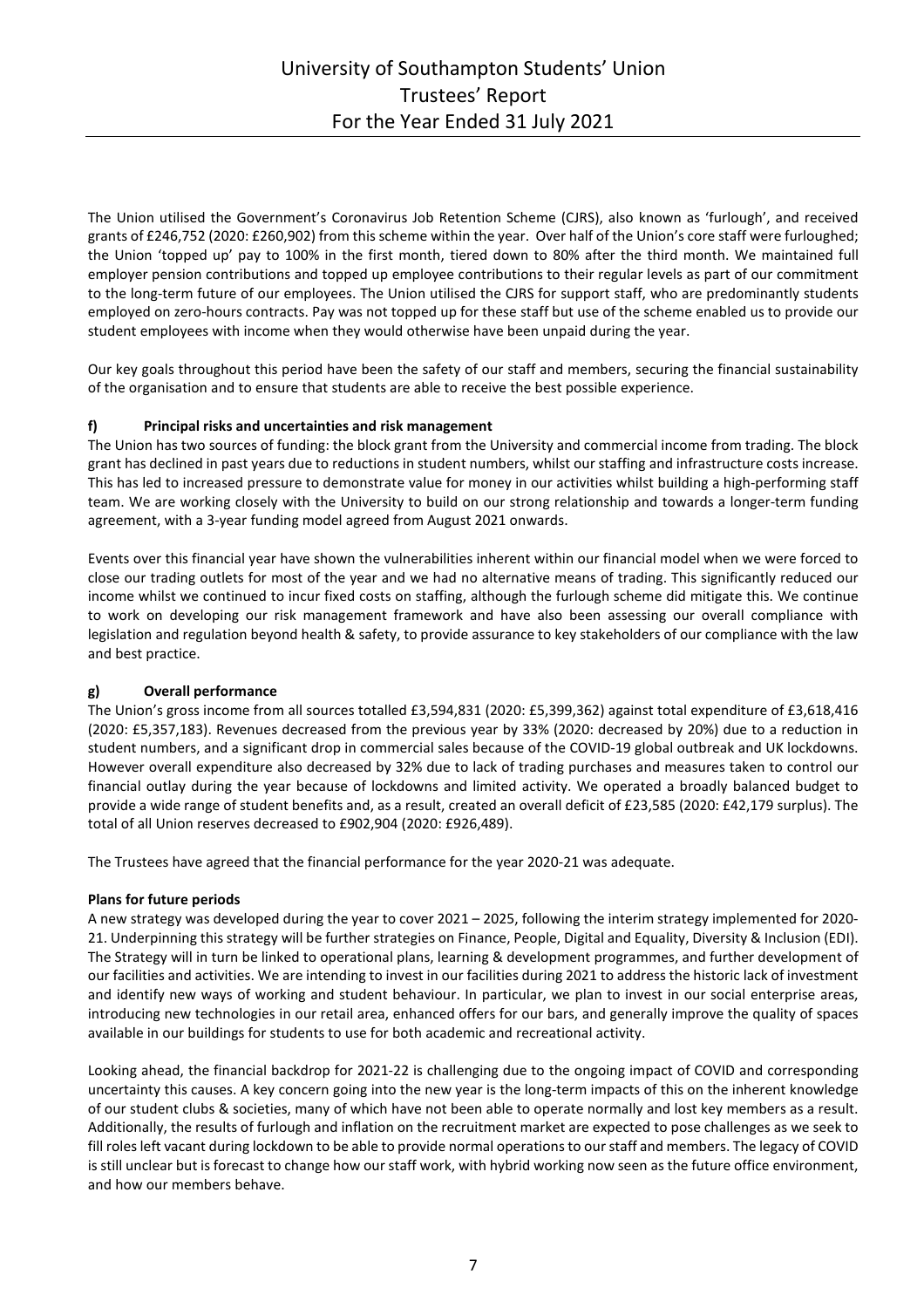## **External Affiliations**

Under the Education Act 1994, the Union is required to report to its members, on an annual basis, all current external affiliations. As of 31 July 2021, the Union was affiliated to the organisations shown below, together with the cost of affiliation in the year ending 31 July 2021:

|           | $\bullet$ Advice UK                                    | £2.236  |
|-----------|--------------------------------------------------------|---------|
| $\bullet$ | British Universities and Colleges Sports (BUCS)        | £16.599 |
| $\bullet$ | National Association of Student Money Advisors (NASMA) | £120    |
| $\bullet$ | <b>Student Radio Association</b>                       | f96     |
|           |                                                        |         |

### **Salary Information**

In accordance with our Remuneration Policy, we have provided the numbers of full-time staff and gender, grouped by salary ranges.

|                   | <b>Male</b>   | <b>Female</b> |
|-------------------|---------------|---------------|
| £0 - £9,999       | 0             | 1             |
| £10,000 - £19,999 | $\mathcal{P}$ | 19            |
| £20,000 - £29,999 | ٩             | 24            |
| £30,000 - £39,999 | 1             | 1             |
| £40,000 - £49,999 | $\mathcal{P}$ | 1             |
| £50,000 - £59,999 | 1             | 0             |
| £60,000 - £69,999 | 0             | 0             |
| £70.000 - £79.999 | 1             | ი             |

### **Fundraising Statement**

The Union does not work with any external party acting on our behalf to carry out fundraising activity and does not make direct fundraising appeals to our members. We are committed to upholding the Fundraising Regulator codes of practice for any fundraising activity carried out by our members and supported by us. We have received no complaints about our fundraising activities.

#### **Trustees' statement**

So far as each of the trustees and directors is aware, at the time the report is approved:

- There is no relevant audit information of which the company's auditors are unaware; and
- Each trustee has taken all steps that they ought to have taken as a trustee to make themselves aware of any relevant audit information and to establish that the charitable company's auditors are aware of that information.

### **Auditors**

Crowe U.K. LLP have expressed their willingness to continue in office as auditors and a motion proposing their reappointment will be submitted to the forthcoming Annual General Meeting.

The Trustees Report, under the Charities Act 2011 and the Companies Act 2006, was approved by the Board of Trustees on 08 December 2021 including approving, in their capacity as company directors, the Report contained therein and is signed as authorised on its behalf by:

**Benjamin Dolbear Chair of Trustee Board 2021-22**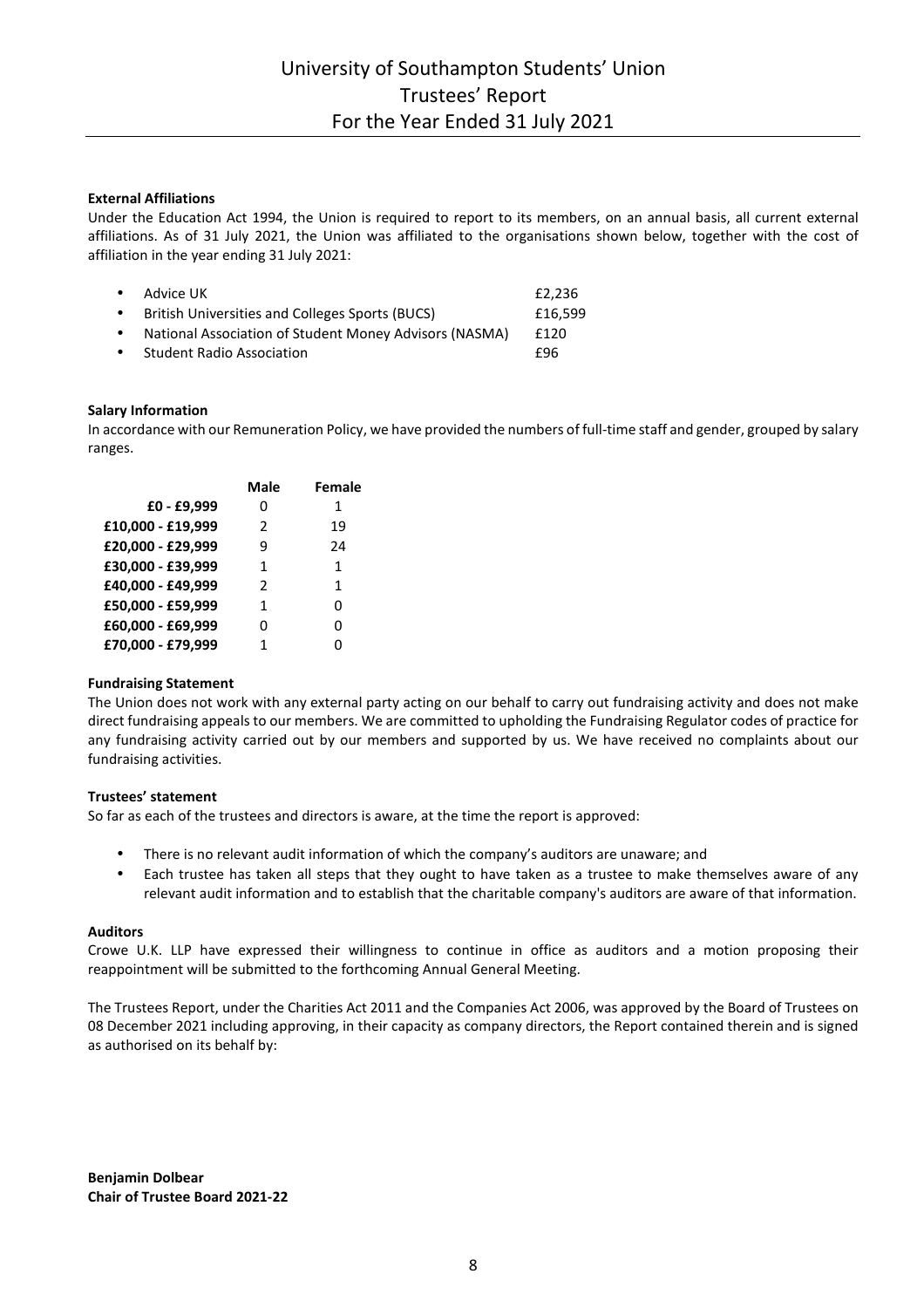# University of Southampton Students' Union Statement of Trustees' Responsibilities For the Year Ended 31 July 2021

The Trustees (who are also directors of University of Southampton Students' Union for the purposes of company law) are responsible for preparing the Trustees' Report and the financial statements in accordance with applicable law and United Kingdom Generally Accepted Accounting Practice (United Kingdom Accounting Standards).

Under company law the Trustees must not approve the financial statements unless they are satisfied that they give a true and fair view of the state of affairs of the charitable company and of the incoming resources and application of resources, including the income and expenditure, of the charitable company for that period. In preparing these financial statements, the Trustees are required to:

- select suitable accounting policies and then apply them consistently;
- observe the methods and principles in the Charities SORP;
- make judgments and estimates that are reasonable and prudent;
- state whether applicable UK accounting standards have been followed, subject to any material departures disclosed and explained in the financial statements; and
- prepare the financial statements on the going concern basis unless it is inappropriate to presume that the charitable company will continue in business.

The Trustees are responsible for keeping adequate accounting records that are sufficient to show and explain the charitable company's transactions, disclose with reasonable accuracy at any time the financial position of the charitable company and enable them to ensure that the financial statements comply with the Companies Act 2006 and the provisions of the charity's constitution. They are also responsible for safeguarding the assets of the charity and hence for taking reasonable steps for the prevention and detection of fraud and other irregularities.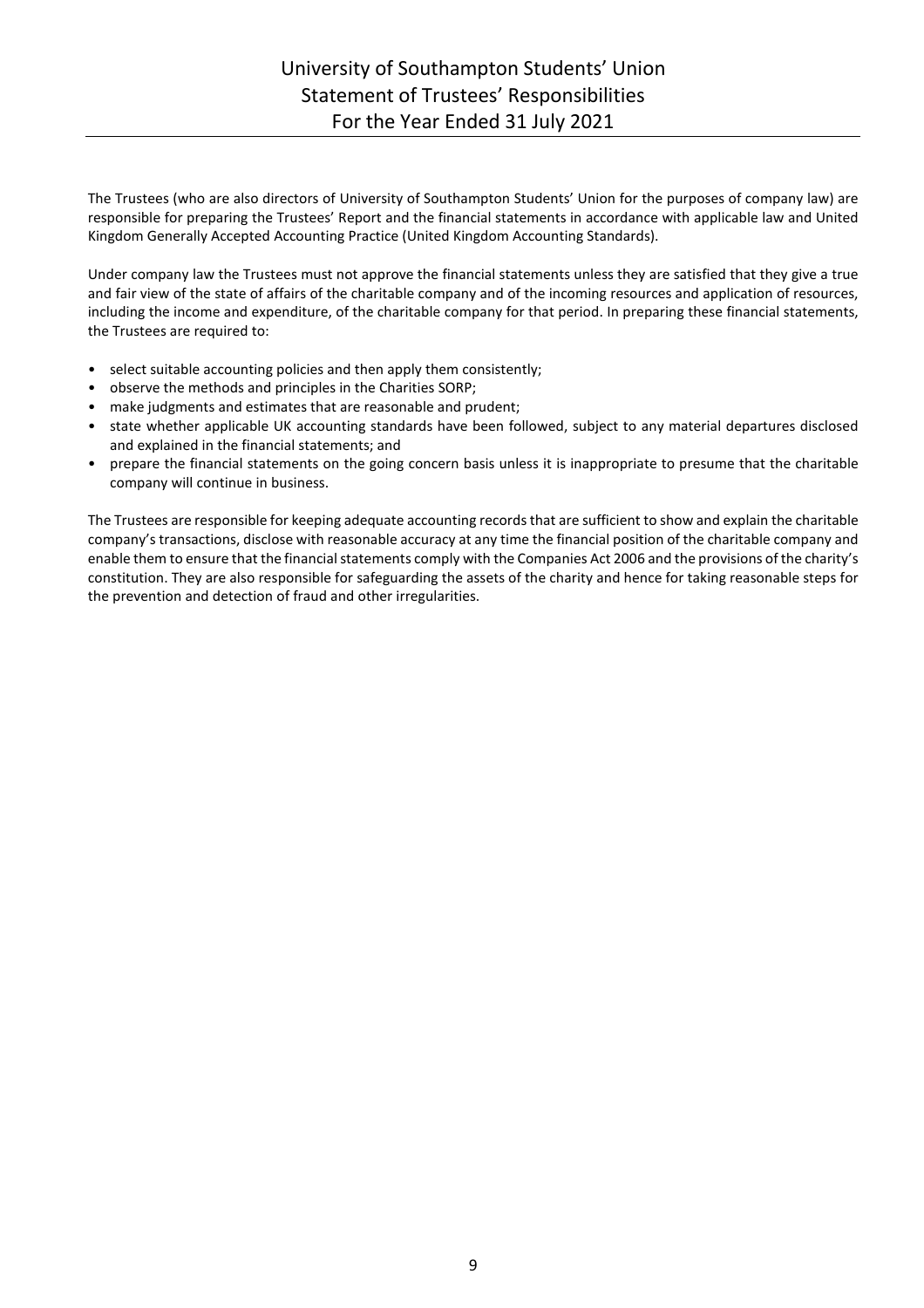

### **Independent Auditor's Report to the Members of University of Southampton Students' Union**

### **Opinion**

We have audited the financial statements of University of Southampton Students' Union for the year ended 31 July 2021 which comprise the Group Statement of Financial Activities, the Group and Company Balance Sheets, the Group Cash Flow Statement and the notes to the financial statements, including a summary of significant accounting policies. The financial reporting framework that has been applied in their preparation is applicable law and United Kingdom Accounting Standards, including Financial Reporting Standard 102 The Financial Reporting Standard applicable in the UK and Republic of Ireland (United Kingdom Generally Accepted Accounting Practice).

In our opinion the financial statements:

- give a true and fair view of the state of the group's and the charitable company's affairs as at 31 July 2021 and of the group's incoming resources and application of resources, including its income and expenditure for the year then ended;
- have been properly prepared in accordance with United Kingdom Generally Accepted Accounting Practice; and
- have been prepared in accordance with the requirements of the Companies Act 2006.

### **Basis for opinion**

We conducted our audit in accordance with International Standards on Auditing (UK) (ISAs (UK)) and applicable law. Our responsibilities under those standards are further described in the Auditor's responsibilities for the audit of the financial statements section of our report. We are independent of the group and charitable company in accordance with the ethical requirements that are relevant to our audit of the financial statements in the UK, including the FRC's Ethical Standard, and we have fulfilled our other ethical responsibilities in accordance with these requirements. We believe that the audit evidence we have obtained is sufficient and appropriate to provide a basis for our opinion.

#### **Conclusions relating to going concern**

In auditing the financial statements, we have concluded that the trustees' use of the going concern basis of accounting in the preparation of the financial statements is appropriate.

Based on the work we have performed, we have not identified any material uncertainties relating to events or conditions that, individually or collectively, may cast significant doubt on the group and the charitable company's ability to continue as a going concern for a period of at least twelve months from when the financial statements are authorised for issue.

Our responsibilities and the responsibilities of the trustees with respect to going concern are described in the relevant sections of this report.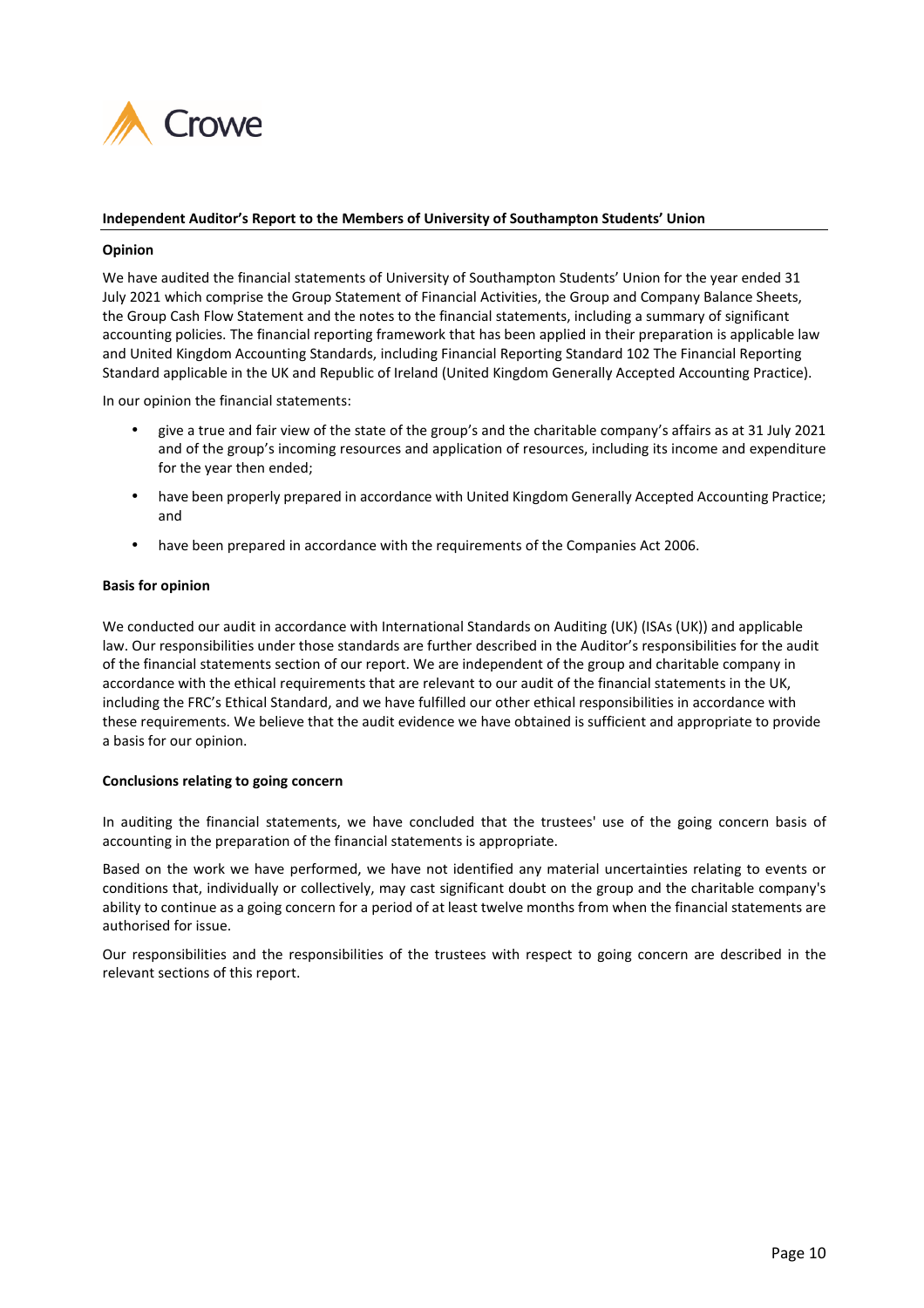

### **INDEPENDENT AUDITOR'S REPORT TO THE MEMBERS OF THE UNIVERSITY OF SOUTHAMPTON STUDENTS' UNION (CONTINUED)**

### **Other information**

The trustees are responsible for the other information contained within the annual report. The other information comprises the information included in the annual report, other than the financial statements and our auditor's report thereon. Our opinion on the financial statements does not cover the other information and, except to the extent otherwise explicitly stated in our report, we do not express any form of assurance conclusion thereon.

Our responsibility is to read the other information and, in doing so, consider whether the other information is materially inconsistent with the financial statements or our knowledge obtained in the audit or otherwise appears to be materially misstated. If we identify such material inconsistencies or apparent material misstatements, we are required to determine whether this gives rise to a material misstatement in the financial statements themselves. If, based on the work we have performed, we conclude that there is a material misstatement of this other information, we are required to report that fact.

We have nothing to report in this regard.

### **Opinions on other matters prescribed by the Companies Act 2006**

In our opinion based on the work undertaken in the course of our audit

- the information given in the trustees' report, which includes the directors' report prepared for the purposes of company law, for the financial year for which the financial statements are prepared is consistent with the financial statements; and
- the directors' report included within the trustees' report have been prepared in accordance with applicable legal requirements.

### **Matters on which we are required to report by exception**

In light of the knowledge and understanding of the group and charitable company and its environment obtained in the course of the audit, we have not identified material misstatements in the directors' report included within the trustees' report.

We have nothing to report in respect of the following matters in relation to which the Companies Act 2006 requires us to report to you if, in our opinion:

- adequate and proper accounting records have not been kept; or
- the financial statements are not in agreement with the accounting records and returns; or
- certain disclosures of trustees' remuneration specified by law are not made; or
- we have not received all the information and explanations we require for our audit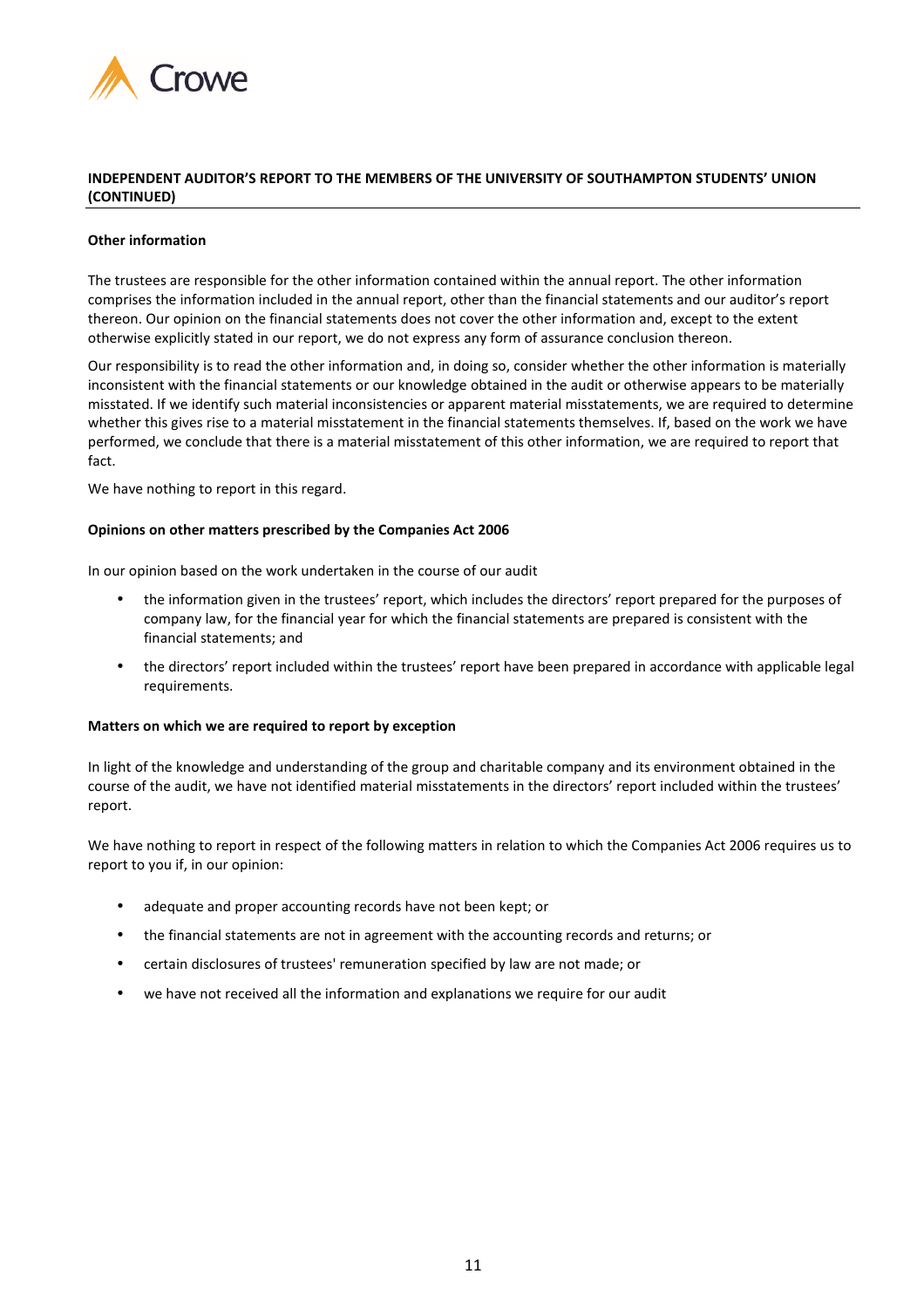

## **INDEPENDENT AUDITOR'S REPORT TO THE MEMBERS OF THE UNIVERSITY OF SOUTHAMPTON STUDENTS' UNION (CONTINUED)**

### **Responsibilities of trustees**

As explained more fully in the trustees' responsibilities statement on page 22 the trustees (who are also the directors of the charitable company for the purposes of company law) are responsible for the preparation of the financial statements and for being satisfied that they give a true and fair view, and for such internal control as the trustees determine is necessary to enable the preparation of financial statements that are free from material misstatement, whether due to fraud or error.

In preparing the financial statements, the trustees are responsible for assessing the group's or the charitable company's ability to continue as a going concern, disclosing, as applicable, matters related to going concern and using the going concern basis of accounting unless the trustees either intend to liquidate the charitable company or to cease operations, or have no realistic alternative but to do so.

### **Auditor's responsibilities for the audit of the financial statements**

Our objectives are to obtain reasonable assurance about whether the financial statements as a whole are free from material misstatement, whether due to fraud or error, and to issue an auditor's report that includes our opinion. Reasonable assurance is a high level of assurance, but is not a guarantee that an audit conducted in accordance with ISAs (UK) will always detect a material misstatement when it exists. Misstatements can arise from fraud or error and are considered material if, individually or in the aggregate, they could reasonably be expected to influence the economic decisions of users taken on the basis of these financial statements.

Details of the extent to which the audit was considered capable of detecting irregularities, including fraud and noncompliance with laws and regulations are set out below.

A further description of our responsibilities for the audit of the financial statements is located on the Financial Reporting Council's website at: www.frc.org.uk/auditorsresponsibilities. This description forms part of our auditor's report.

## **Extent to which the audit was considered capable of detecting irregularities, including fraud**

Irregularities, including fraud, are instances of non-compliance with laws and regulations. We identified and assessed the risks of material misstatement of the financial statements from irregularities, whether due to fraud or error, and discussed these between our audit team members. We then designed and performed audit procedures responsive to those risks, including obtaining audit evidence sufficient and appropriate to provide a basis for our opinion.

We obtained an understanding of the legal and regulatory frameworks within which the group and the charitable company operates, focusing on those laws and regulations that have a direct effect on the determination of material amounts and disclosures in the financial statements. The laws and regulations we considered in this context were the Companies Act 2006 and the Charities Act 2011 together with the Charities SORP (FRS 102). We assessed the required compliance with these laws and regulations as part of our audit procedures on the related financial statement items.

In addition, we considered provisions of other laws and regulations that do not have a direct effect on the financial statements but compliance with which might be fundamental to the group or charitable company's ability to operate or to avoid a material penalty. We also considered the opportunities and incentives that may exist within the group or charitable company for fraud. The laws and regulations we considered in this context were General Data Protecting Regulations, Health and Safety and Safeguarding of students.

Auditing standards limit the required audit procedures to identify non-compliance with these laws and regulations to enquiry of the Trustees and other management and inspection of regulatory and legal correspondence, if any.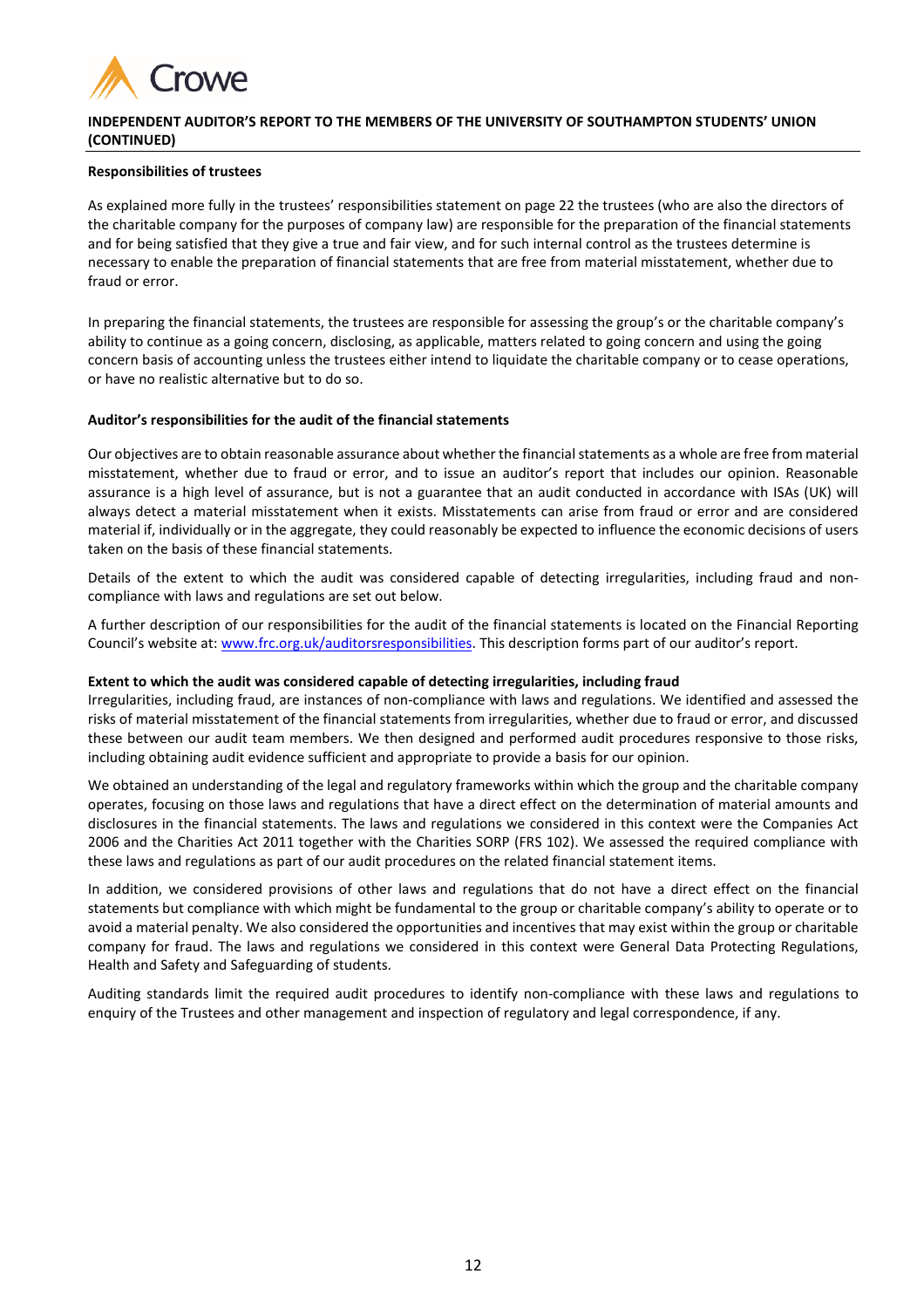

## **INDEPENDENT AUDITOR'S REPORT TO THE MEMBERS OF THE UNIVERSITY OF SOUTHAMPTON STUDENTS' UNION (CONTINUED)**

We identified the greatest risk of material impact on the financial statements from irregularities, including fraud, to be within the timing of recognition of income and the override of controls by management. Our audit procedures to respond to these risks included enquiries of management, and the Trustee Committee about their own identification and assessment of the risks of irregularities, sample testing on the posting of journals and income, reviewing accounting estimates for biases, reviewing regulatory correspondence with the Charity Commission, and reading minutes of meetings of those charged with governance.

Owing to the inherent limitations of an audit, there is an unavoidable risk that we may not have detected some material misstatements in the financial statements, even though we have properly planned and performed our audit in accordance with auditing standards. For example, the further removed non-compliance with laws and regulations (irregularities) is from the events and transactions reflected in the financial statements, the less likely the inherently limited procedures required by auditing standards would identify it. In addition, as with any audit, there remained a higher risk of non-detection of irregularities, as these may involve collusion, forgery, intentional omissions, misrepresentations, or the override of internal controls. We are not responsible for preventing non-compliance and cannot be expected to detect non-compliance with all laws and regulation.

### **Use of our report**

This report is made solely to the charitable company's members, as a body, in accordance with Chapter 3 of part 16 of the Companies Act 2006. Our audit work has been undertaken so that we might state to the charitable company's members and trustees those matters we are required to state to them in an auditor's report and for no other purpose. To the fullest extent permitted by law, we do not accept or assume responsibility to anyone other than the charitable company, the charitable company's members as a body and the charitable company's trustees as a body, for our audit work, for this report, or for the opinions we have formed.

Alastair Lyon Senior Statutory Auditor For and on behalf of **Crowe U.K. LLP**  Statutory Auditor **Reading** 

**Dated :**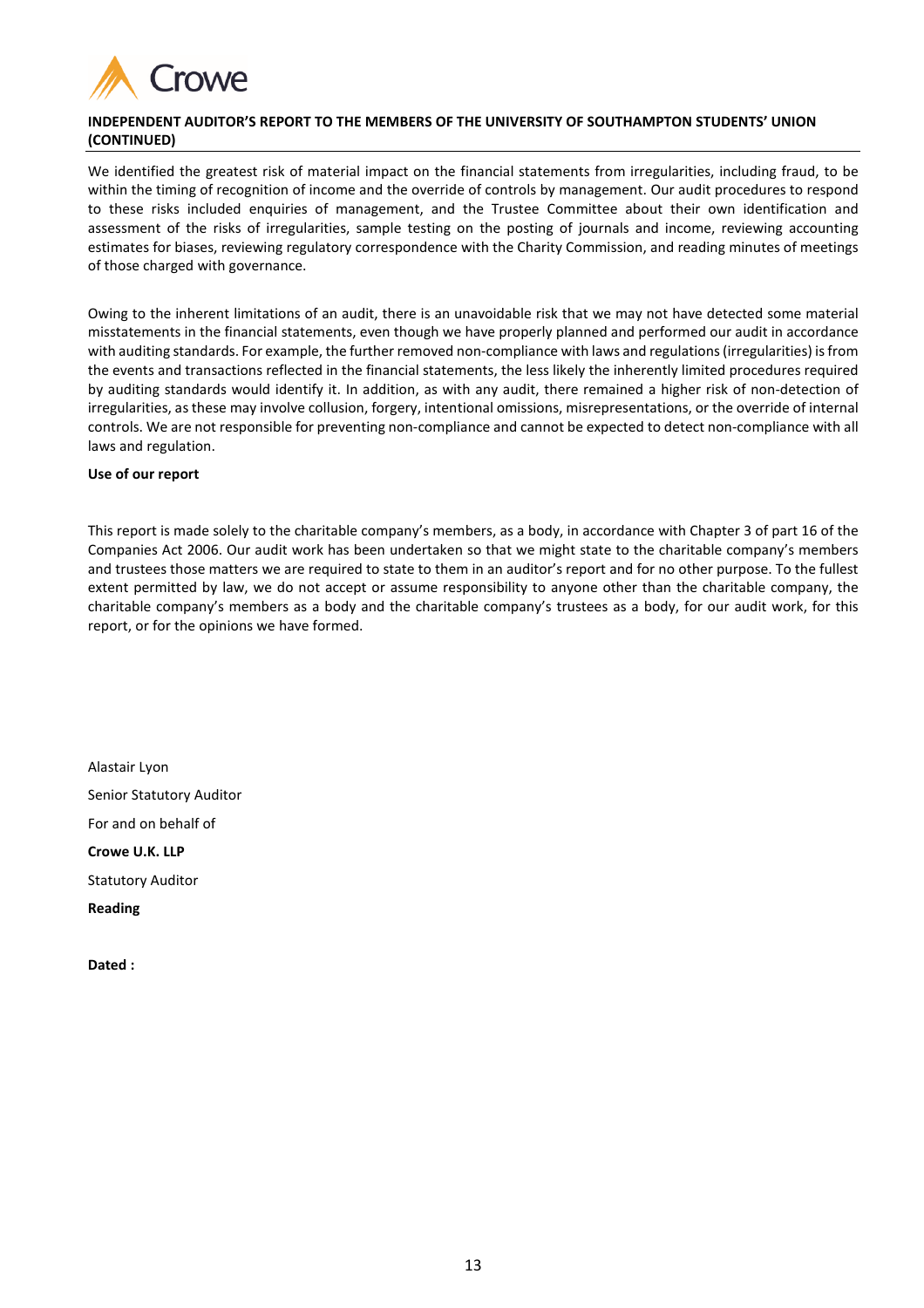# University of Southampton Students' Union Consolidated Statement of Financial Activities For the Year Ended 31 July 2021

|                                                  | <b>Notes</b> | <b>Unrestricted</b> | <b>Restricted</b> | <b>Total</b> | Total         |
|--------------------------------------------------|--------------|---------------------|-------------------|--------------|---------------|
|                                                  |              | Income              | Income            | 2021         | 2020          |
| Income and endowments from:<br><b>Donations:</b> |              | £                   | £                 | £            | £             |
|                                                  |              |                     |                   |              |               |
| - University Grants                              |              | 2,332,253           |                   | 2,332,253    | 2,210,132     |
| - Other Grants                                   |              |                     |                   |              | 178,424       |
| - Grant in kind from University                  |              | 322,000             |                   | 322,000      | 322,000       |
| <b>Other Trading Activities:</b>                 |              |                     |                   |              |               |
| - Rental income                                  |              | 2,477               |                   | 2,477        | 10,941        |
| - Sponsorship and marketing income               |              | 57,552              |                   | 57,552       | 123,892       |
| <b>Investment income</b>                         |              | 408                 |                   | 408          | 6,564         |
| <b>Charitable activities for students:</b>       |              |                     |                   |              |               |
| - Bars                                           |              | 204,028             |                   | 204,028      | 650,383       |
| - Catering                                       |              | 4,206               |                   | 4,206        | 175,494       |
| - Events                                         |              | 2,216               |                   | 2,216        | 74,508        |
| - Shops                                          |              | 323,880             |                   | 323,880      | 1,226,764     |
| - Lettings                                       |              | 27,149              |                   | 27,149       | 42,530        |
| - Student Activities                             |              | 60,534              |                   | 60,534       | 39,782        |
| - Student Services                               |              | 9,276               |                   | 9,276        | 61,986        |
| <b>Other income</b>                              | 4            | 248,852             |                   | 248,852      | 275,962       |
| <b>Total income</b>                              |              | 3,594,831           |                   | 3,594,831    | 5,399,362     |
| <b>Expenditure on</b>                            |              |                     |                   |              |               |
| <b>Charitable Activities for students:</b>       |              |                     |                   |              |               |
| - Bars                                           |              | 442,259             |                   | 442,259      | 747,689       |
| - Catering                                       |              | 374,306             |                   | 374,306      | 697,046       |
| - Events                                         |              | 3,604               |                   | 3,604        | 145,824       |
| - Shops                                          |              | 765,743             |                   | 765,743      | 1,579,804     |
| - Lettings                                       |              | 96,158              |                   | 96,158       | 80,688        |
| - Student Activities                             |              | 616,893             | 24,865            | 641,758      | 1,009,272     |
| - Student Representation                         |              | 1,257,762           |                   | 1,257,762    | 1,011,290     |
| - Student Services                               |              | 36,826              |                   | 36,826       | <u>85,570</u> |
|                                                  |              |                     |                   |              |               |
| <b>Total expenditure</b>                         | $5-6$        | 3,593,551           | 24,865            | 3,618,416    | 5,357,183     |
| Net income/(expenditure) before transfers        |              | 1,280               | (24, 865)         | (23, 585)    | 42,179        |
| Transfers between funds                          |              |                     |                   |              | $\sim$ $\sim$ |
| Net movement in funds                            |              | 1,280               | (24, 865)         | (23, 585)    | 42,179        |
| Fund balances brought forward                    |              | 879,950             | 46,539            | 926,489      | 884,310       |
| <b>Fund balances carried forward</b>             | 17           | 881,230             | 21,674            | 902,904      | 926,489       |

All activities relate to continuing operations

The Consolidated Statement of Financial Activities contains all gains and losses recognised in the year.

The notes on pages 19 to 36 form part of these financial statements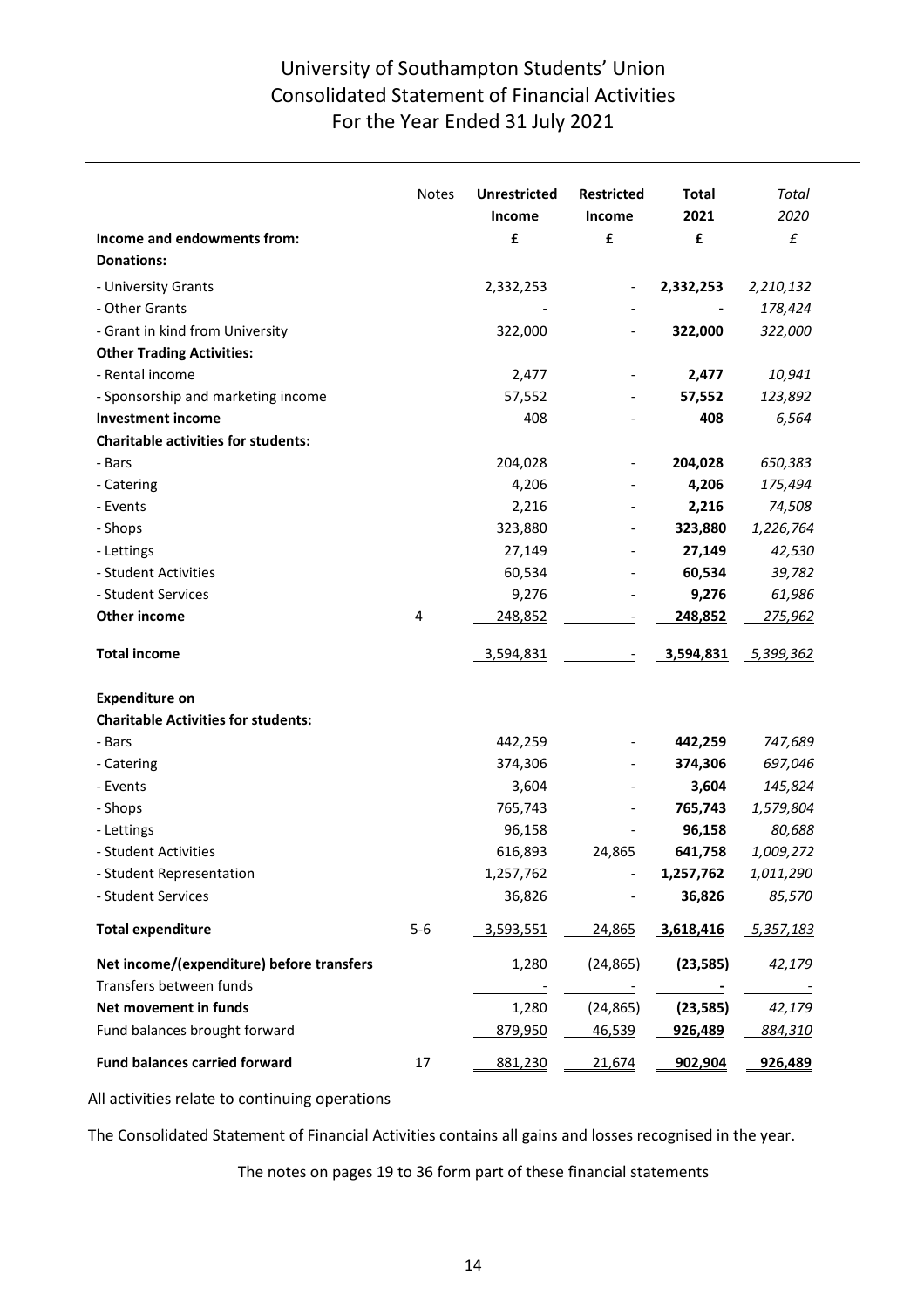# University of Southampton Students' Union Consolidated Balance Sheet 31 July 2021

|                                                      | <b>Notes</b> | 2021<br>£  | 2020<br>$\pmb{\mathit{f}}$ |
|------------------------------------------------------|--------------|------------|----------------------------|
| <b>Fixed assets</b>                                  |              |            |                            |
| Tangible assets                                      | 11           | 359,942    | 480,843                    |
| <b>Current assets</b>                                |              |            |                            |
| Stocks                                               | 13           | 65,321     | 137,316                    |
| Debtors                                              | 14           | 161,529    | 191,197                    |
| Cash at bank and in hand                             |              | 1,288,096  | 1,078,090                  |
|                                                      |              | 1,514,946  | 1,406,603                  |
| Creditors: Amounts falling due within one year       | 15           | (616, 982) | (559, 673)                 |
| <b>Net current assets</b>                            |              | 897,964    | 846,930                    |
| <b>Total assets less current liabilities</b>         |              | 1,257,906  | 1,327,773                  |
| Creditors: Amounts falling due in more than one year | 16           | (355,002)  | (401, 284)                 |
| <b>Total net assets</b>                              |              | 902,904    | 926,489                    |
| <b>Charitable Funds</b>                              |              |            |                            |
| <b>Restricted funds</b>                              | 17           | 21,674     | 46,539                     |
| <b>Unrestricted funds</b>                            |              |            |                            |
| General funds                                        | 17           | 881,230    | 879,950                    |
| <b>Total funds</b>                                   |              | 902,904    | 926,489                    |

The surplus for the year in relation to the Union only was £50,130 *(2020: surplus £49,614)*.

These financial statements were approved and authorised for issue by the Trustees and were signed on their behalf on

…....................................

**Benjamin Dolbear** Trustee

The notes on pages 19 to 35 form part of these financial statements.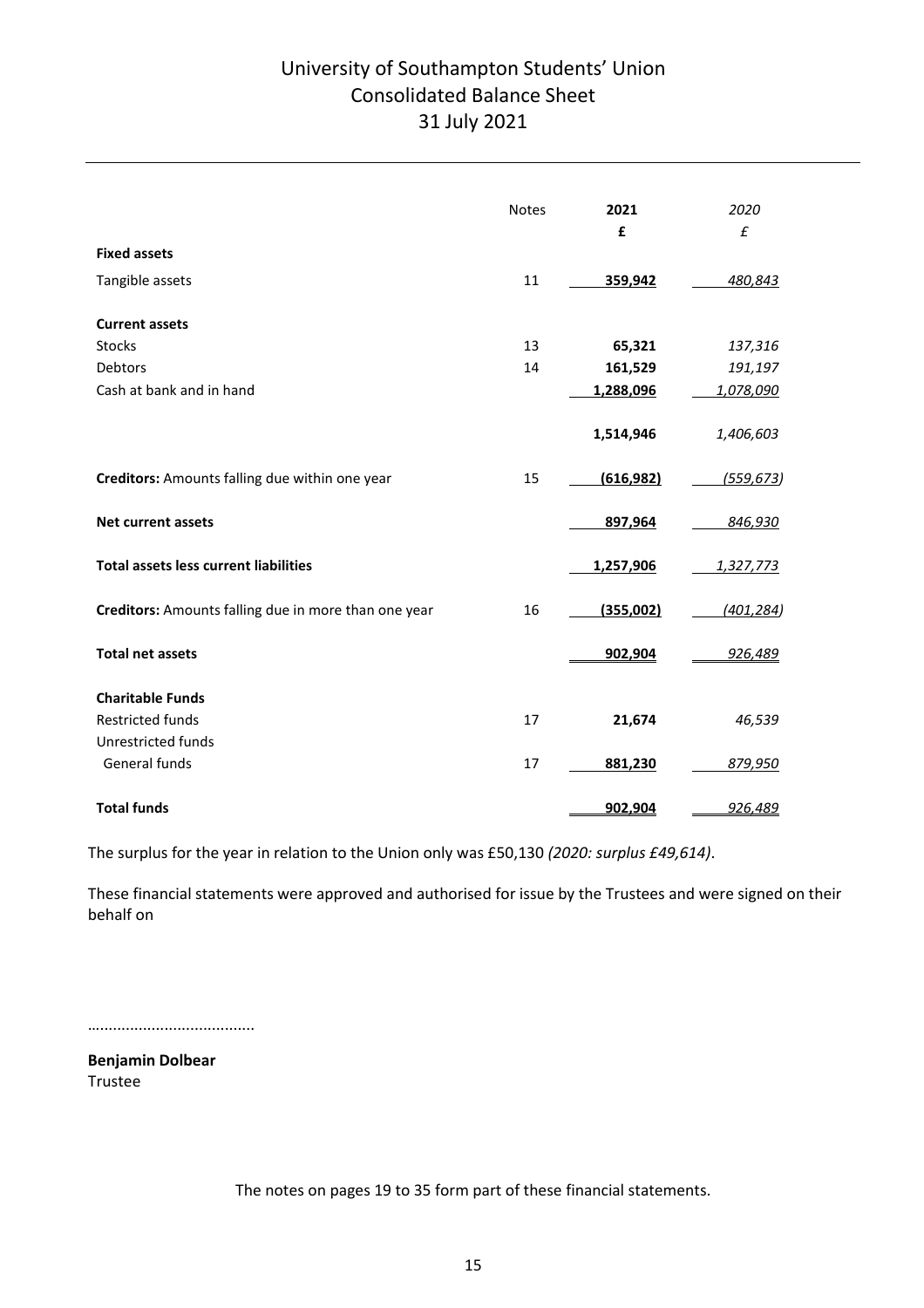# University of Southampton Students' Union Union Balance Sheet 31 July 2021 (Company Number: 08034371)

|                                                      | <b>Notes</b> | 2021       | 2020           |
|------------------------------------------------------|--------------|------------|----------------|
|                                                      |              | £          | £              |
| <b>Fixed assets</b>                                  |              |            |                |
| Tangible assets                                      | 11           | 359,942    | 480,843        |
| Investments                                          | 12           | 100        | 100            |
|                                                      |              | 360,042    | 480,943        |
| <b>Current assets</b>                                |              |            |                |
| <b>Stocks</b>                                        | 13           | 65,322     | 137,316        |
| Debtors                                              | 14           | 151,427    | 174,041        |
| Cash at bank and in hand                             |              | 1,234,264  | 958,126        |
|                                                      |              | 1,451,012  | 1,269,483      |
|                                                      |              |            |                |
| Creditors: Amounts falling due within one year       | 15           | (597, 772) | (540, 992)     |
| <b>Net current assets</b>                            |              | 853,240    | <u>728,491</u> |
| <b>Total assets less current liabilities</b>         |              | 1,213,283  | 1,209,434      |
| Creditors: Amounts falling due in more than one year | 16           | (355,002)  | (401, 284)     |
| <b>Total net assets</b>                              |              | 858,281    | 808,150        |
| <b>Charitable Funds</b>                              |              |            |                |
| <b>Restricted funds</b>                              | 17           | 21,674     | 46,539         |
| Unrestricted funds                                   |              |            |                |
| General funds                                        | 17           | 836,607    | <u>761,611</u> |
| <b>Total funds</b>                                   |              | 858,281    | 808,150        |

These financial statements were approved and authorised for issue by the Trustees and were signed on their behalf on

…....................................

**Benjamin Dolbear** Trustee

The notes on pages 19 to 35 form part of these financial statements.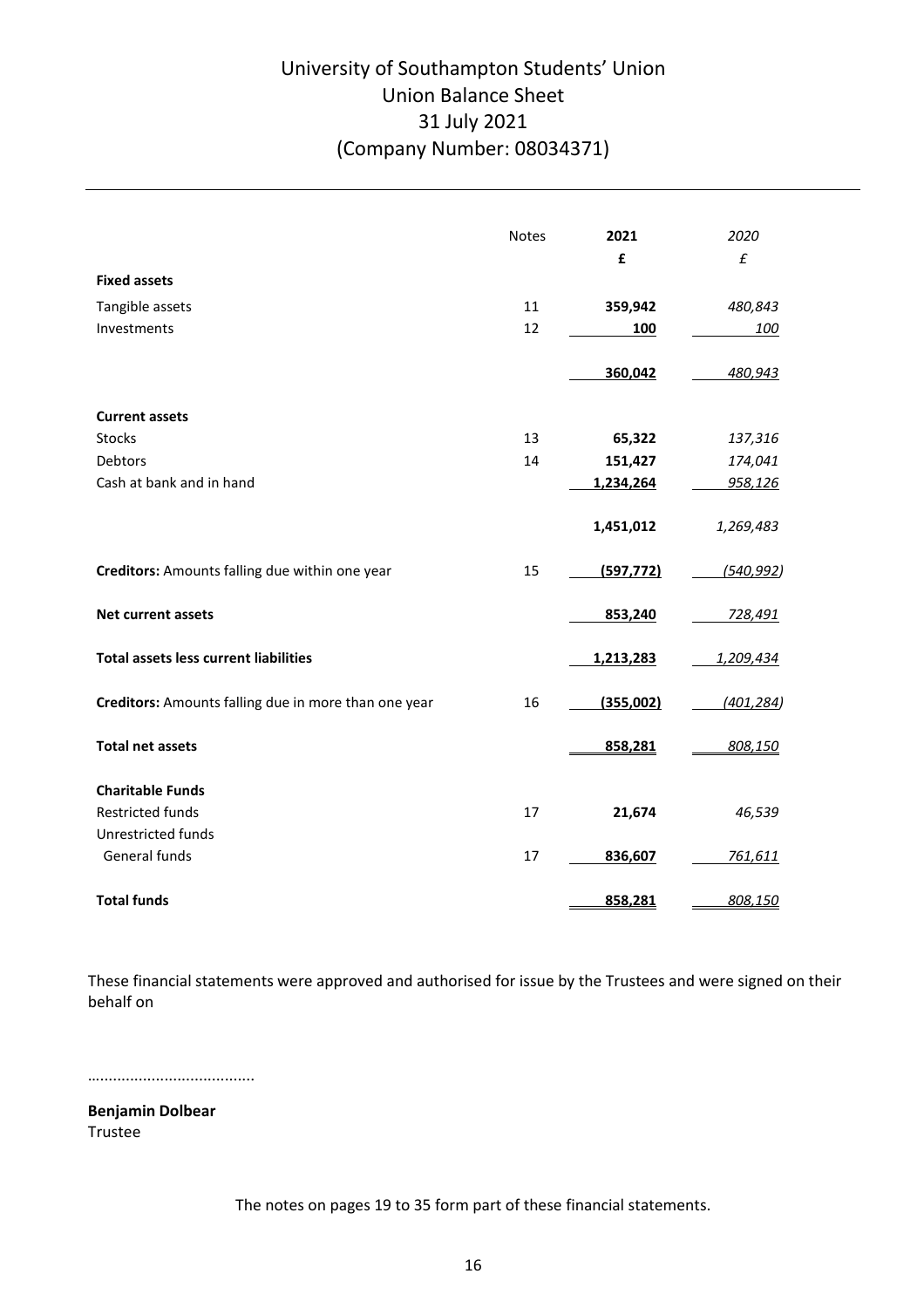# University of Southampton Students' Union Consolidated Cash Flow Statement For the Year Ended 31 July 2021

|                                                        | <b>Notes</b> | 2021           |         | 2020                       |
|--------------------------------------------------------|--------------|----------------|---------|----------------------------|
|                                                        |              | £              |         | £                          |
| Cash flows from operating activities                   |              |                |         |                            |
| Net movement in funds                                  |              | (23, 585)      |         | 42,179                     |
| Depreciation                                           |              | 155,177        |         | 178,020                    |
| Loss/(profit) on the sale                              |              | 10,151         |         |                            |
| Interest received                                      |              | (408)          |         | (6, 564)                   |
| Decrease in stock                                      |              | 71,996         |         | 35,981                     |
| (Increase) in debtors                                  |              | 29,668         |         | (24, 897)                  |
| (Decrease)/increase) in creditors                      |              | 57,309         |         | (255, 789)                 |
| (Decrease) in pension liability                        |              | (46, 283)      |         | (23, 111)                  |
| Net cash (used in)/provided by operating activities    |              | 254,025        |         | (54, 181)                  |
| Cash flows from investing activities                   |              |                |         |                            |
| Interest receivable                                    |              | 408            |         | 6,564                      |
| Purchase of tangible fixed assets                      |              | (44, 427)      |         | (74, 050)                  |
| Net cash (used in) investing activities                |              | (44, 019)      |         | (67, 486)                  |
| Change in cash and cash equivalents in the year        |              | 210,006        |         | (121, 667)                 |
| Cash and cash equivalents at the beginning of the year |              | 1,078,090      |         | 1,199,757                  |
| Total cash and cash equivalents at the end of the year |              | 1,288,096<br>£ | £       | 1,078,090                  |
|                                                        |              | 2021<br>£      |         | 2020<br>$\pmb{\mathit{f}}$ |
| Cash at bank and in hand                               |              | 1,288,096      |         | 1,078,090                  |
| Analysis of changes in net funds:                      |              |                |         |                            |
|                                                        | At 1 August  |                | Cash    | At 31 July                 |
|                                                        |              | 2020           | flow    | 2021                       |
|                                                        |              | £              | £       | £                          |
| Cash                                                   |              | 1,078,090      | 210,006 | 1,288,096                  |
|                                                        |              | 1,078,090      | 210,006 | 1,288,096                  |
|                                                        |              |                |         |                            |

The notes on pages 19 to 35 form part of these financial statements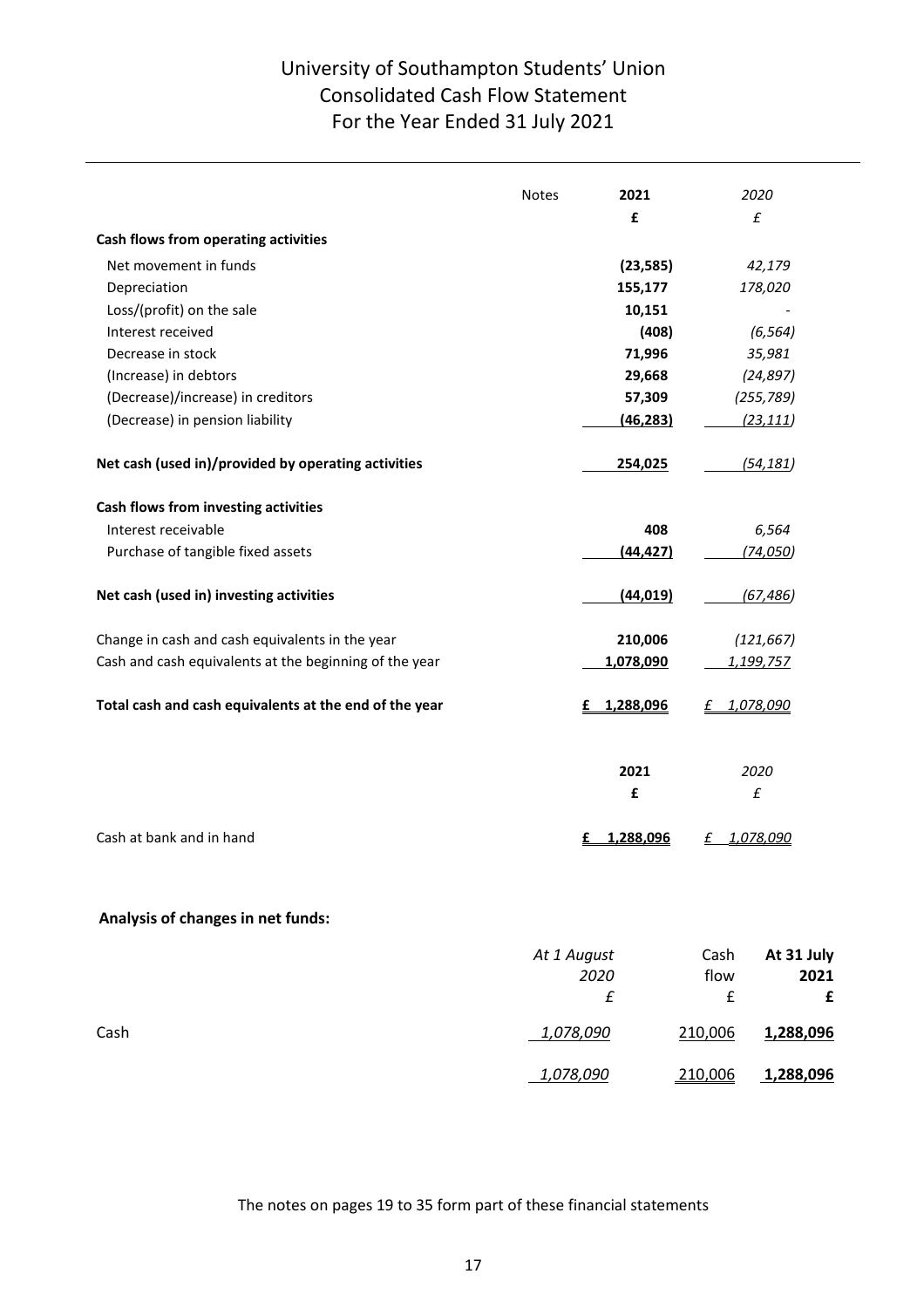## **1. CHARITY INFORMATION**

The principal activities is campaigning, representation, provision of social activities and, the organisation of sporting and recreational activities and opportunities. University of Southampton Students' Union is an incorporated charity. (Charity registration no. 1148685, Company number: 08034371) domiciled in the UK. The registered office University of Southampton Students' Union, Southampton, Hampshire, SO17 1BJ.

## **2. ACCOUNTING POLICIES**

## **2.1 Basis of preparation of financial statements**

The financial statements have been prepared in accordance with Accounting and Reporting by Charities: Statement of Recommended Practice applicable to charities preparing their accounts in accordance with the Financial Reporting Standard applicable in the UK and Republic of Ireland (FRS 102) (effective 1 January 2015) – Charities SORP (FRS 102), the Financial Reporting Standard applicable in the UK and Republic of Ireland (FRS 102) and the Companies Act 2006.

University of Southampton Students' Union meets the definition of a public benefit entity under FRS 102. Assets and liabilities are initially recognised at historical cost or transaction value unless otherwise stated in the relevant accounting policy note(s).

## **2.2 Basis of consolidation**

The consolidated accounts include the trading activities, assets and liabilities of the group subsidiary company in accordance with the Charity SORP. Intra-group transactions and balances have been eliminated on consolidation.

As permitted by section 408 of the Companies Act 2006 and in accordance Charities SORP 2015, no separate Statement of Financial Activities has been presented.

## **2.3 Going concern**

The trustees have a reasonable expectation that the charity has adequate resources to continue in operational existence for the foreseeable future. In making their assessment the trustees have considered the impact on the business of Covid-19 including the ability of the charity to continue to carry out its charitable objects, the impact on future income and cash collections and the financial position of the wider group. They continue to believe the going concern basis of accounting appropriate in preparing the annual financial statements.

## **2.4 Fund accounting**

General funds are unrestricted funds which are available for use at the discretion of the Trustees in furtherance of the general objectives of the Union and which have not been designated for other purposes.

Designated funds comprise unrestricted funds that have been set aside by the Trustees for particular purposes. The aim and use of each designated fund is set out in the notes to the financial statements.

Restricted funds are funds which are to be used in accordance with specific restrictions imposed by donors which have been raised by the Union for particular purposes. The cost of raising and administering such funds are charged against the specific fund. The aim and use of each restricted funds is set out in the notes to the financial statements.

Investment income, gains and losses are allocated in the appropriate fund.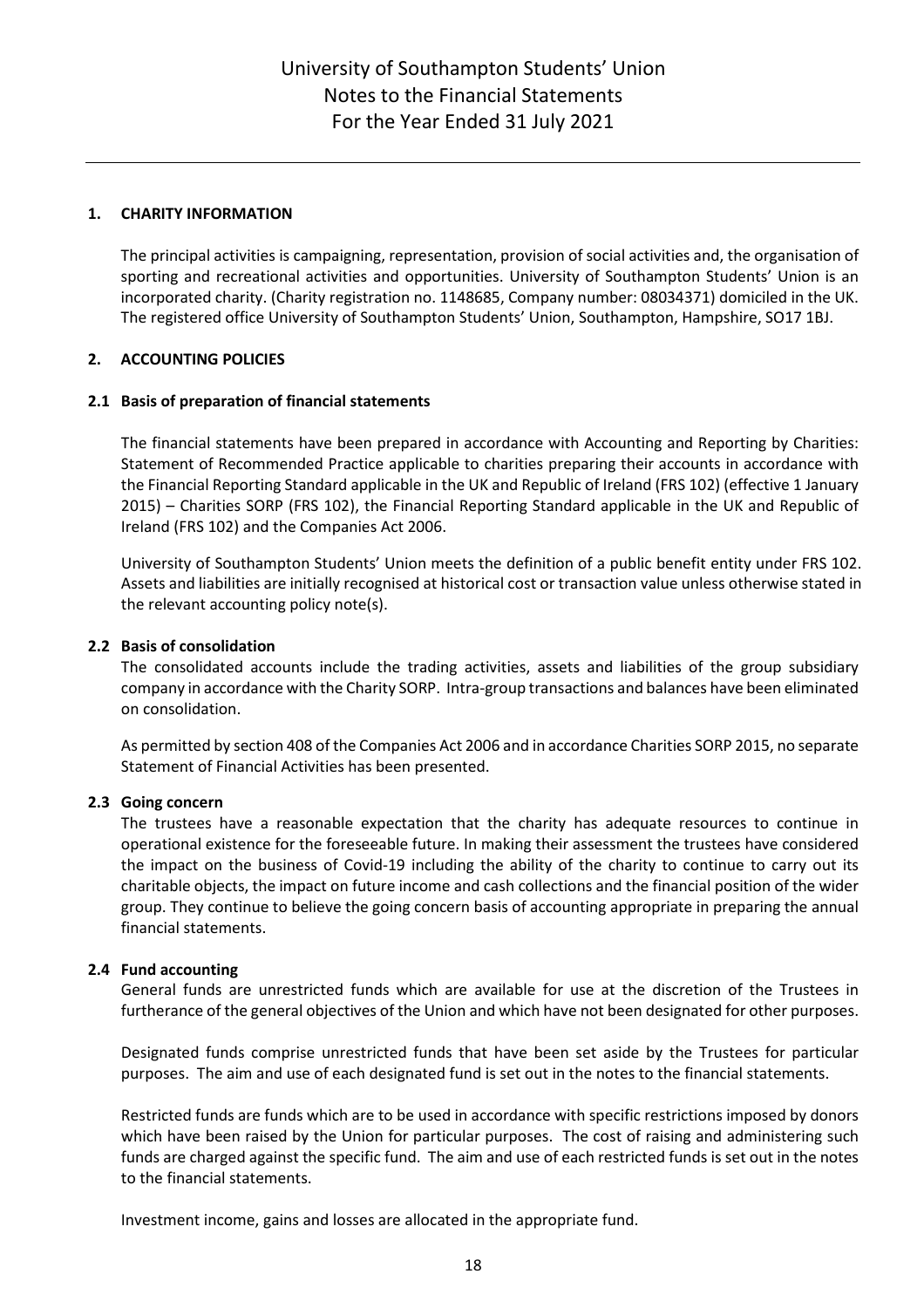## **2 ACCOUNTING POLICIES (continued)**

## **2.5 Income**

All incoming resources are included in the Statement of Financial Activities when the Union is legally entitled to the income and the amount can be quantified with reasonable accuracy. Income tax recoverable in relation to investment income is recognised at the time the investment income is receivable.

Grants are accounted for under the performance model as permitted by the Charity SORP. Coronavirus Job Retention Scheme grant income is therefore recognised on a straight line basis over the furlough period for each relevant employee.

## **2.6 Expenditure**

All expenditure is accounted for on an accruals basis and has been included under expense categories that aggregate all costs for allocation to activities. Where costs cannot be directly attributed to particular activities they have been allocated on a basis consistent with the use of the resources.

Support costs are those costs incurred directly in support of expenditure on the objects of the Union and include project management carried out at Headquarters. Governance costs are those incurred in connection with compliance with constitutional and statutory requirements.

Grants payable are charged in the year when the offer is made except in those cases where the offer is conditional, such grants being recognised as expenditure when the conditions attaching are fulfilled. Grants offered subject to conditions that have not been met at the year-end are noted as a commitment, but not accrued as expenditure.

## **2.7 Tangible fixed assets and depreciation**

All assets costing more than £1,000 and with an expected useful life of over three years are capitalised.

Tangible fixed assets are stated at cost less depreciation. Depreciation is provided at rates calculated to write off the cost of fixed assets, less their estimated residual value, on a straight line basis over their expected useful lives at the following rates:

| Leasehold improvements | $\overline{\phantom{0}}$ | 8-10 years |
|------------------------|--------------------------|------------|
| Equipment              | $\overline{\phantom{0}}$ | 3-5 years  |
| Motor vehicles         | $\overline{\phantom{0}}$ | 5 years    |

Assets in the course of construction are not depreciated until they are brought into use. Annually the trustees review the value of the assets recorded by the Union. They are satisfied that no assets require provision for impairment.

## **2.8 Investments**

Investments are stated at the lower of cost and net realisable value.

## **2.9 Operating leases**

Rentals under operating leases are charged to the Statement of Financial Activities on a straight line basis over the lease term.

### **2.10 Stocks**

Stocks are valued at the lower of the cost and net realisable value after making due allowance for obsolete and slow-moving stocks.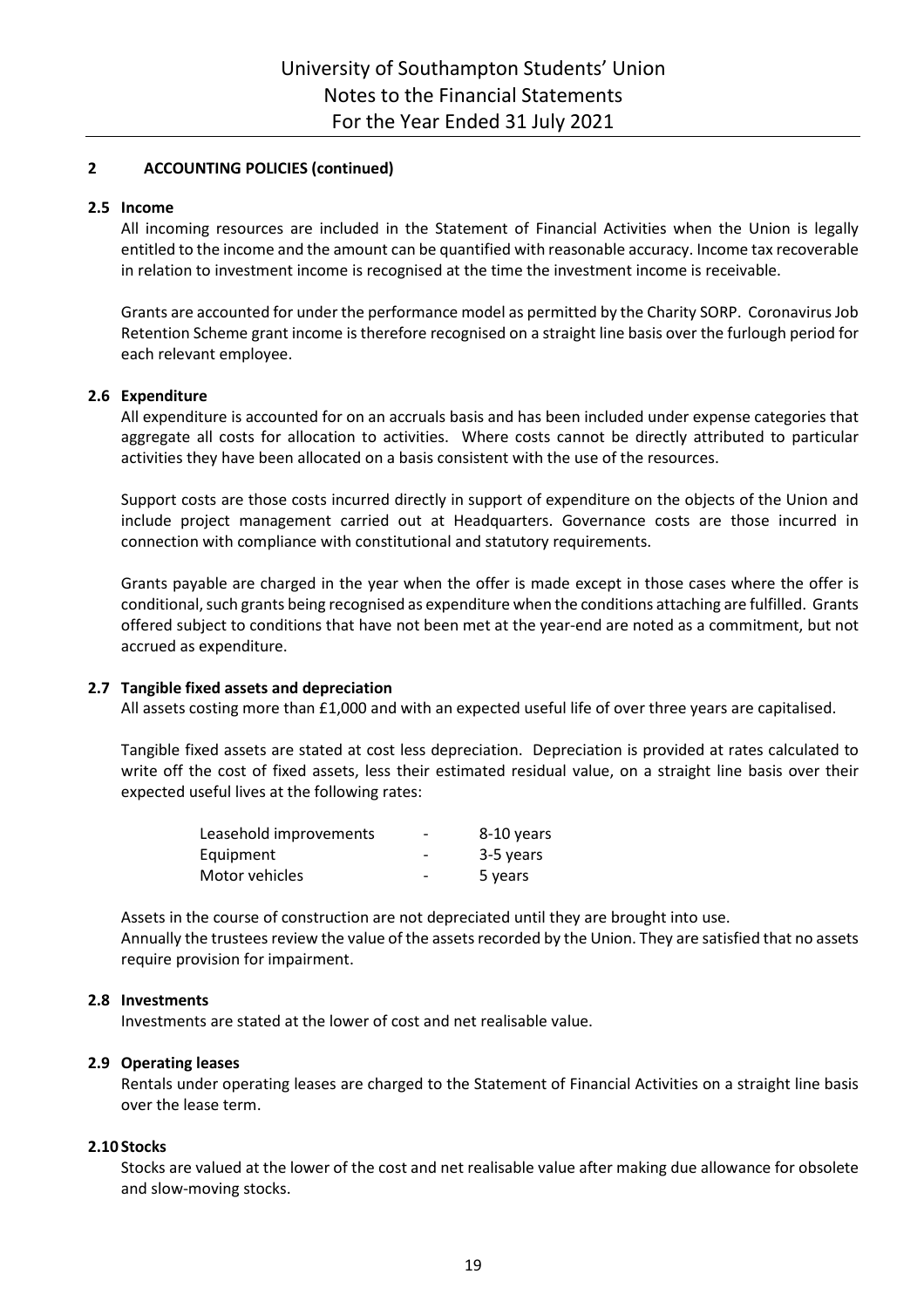## **2 ACCOUNTING POLICIES (continued)**

## **2.11 Pensions**

The Union operates two defined benefits pension schemes, Universities Superannuation Scheme (USS) and the Pension and Assurance Scheme for Non-Academic Staff (PASNAS). The schemes are both multiemployer schemes where it is not possible, in the normal course of events, to identify on a consistent and reasonable basis, the share of underlying assets and liabilities belonging to individual participating employees. Therefore, as required by FRS 102, the Union accounts for these schemes as if they were defined contribution schemes. However the Union also makes deficit contribution payments to PASNAS, as a participating employer, in accordance with FRS 102 these payments have been measured at fair value and included as a liability on the balance sheet.

The amount charged to the Statement of Financial Activities represents contributions payable to the schemes in respect of the accounting period.

## **2.12 Financial instruments**

Basic financial instruments include debtors and creditors. Debtors and creditors are initially recognised at transaction value and subsequently measured at amortised cost. Note 22 provides more information on financial instruments where future cash flows are anticipated, with financial assets referring to trade debtors, amount owed by group undertakings, other debtors and cash equivalents, and financial liabilities referring to all creditor balances excluding deferred income and payments on account.

## **2.13 Cash and cash equivalents**

Cash is represented by cash in hand and deposits with financial institutions repayable without penalty on notice of not more than 24 hours. Cash equivalents are highly liquid investments that mature in no more than three months from the date of acquisition and that are readily convertible to known amounts of cash with insignificant risk of change in value.

## **3 JUDGEMENTS IN APPLYING ACCOUNTING POLICIES AND KEY SOURCES OF ESTIMATION UNCERTAINTY**

Preparation of the financial statements requires management to make judgements and estimates. The key sources of estimation uncertainty that have a significant effect on the amounts recognised in the financial statements are that of the PASNAS pension scheme deficit. A discount rate of 1.45% has been used in line with industry standards.

### **4. Other income**

|                                        | 2021    | 2020    |
|----------------------------------------|---------|---------|
|                                        | £       |         |
| Other income                           | 2,100   | 15,060  |
| Coronavirus Job Retention Scheme grant | 246,752 | 260,902 |
|                                        | 248,852 | 275,962 |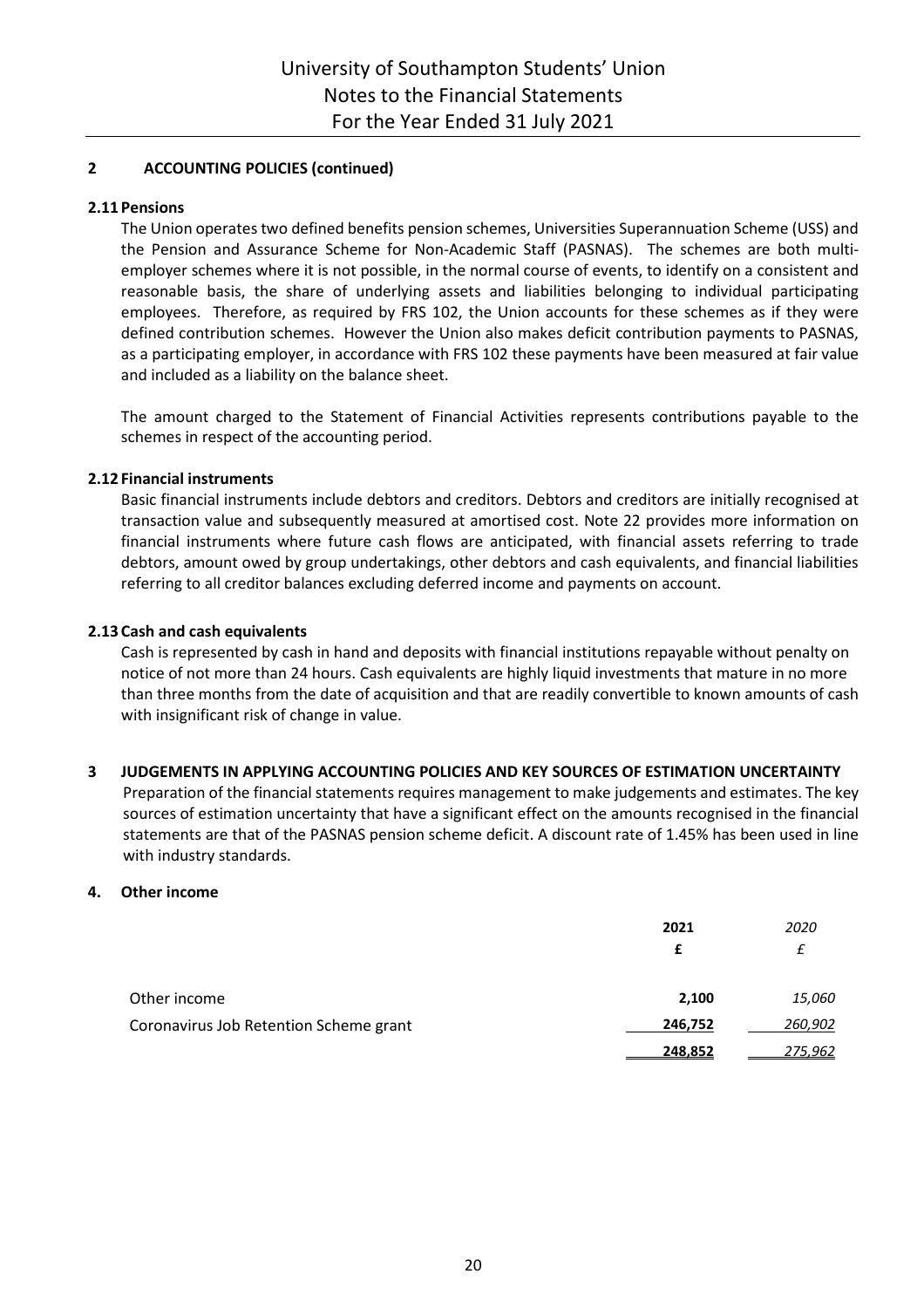# **5. Resources expended**

**2021**

|                        | <b>Staff</b> | <b>Depreciation</b> | Other<br>costs | <b>Total</b> | Total<br>2020 |
|------------------------|--------------|---------------------|----------------|--------------|---------------|
|                        | £            | £                   | £              | 2021<br>£    | £             |
| <b>Bars</b>            | 192,886      | 32,378              | 216,994        | 442,259      | 747,689       |
| Catering               | 190,728      | 27,095              | 156,483        | 374,306      | 697,046       |
| Events                 | 150          |                     | 3,454          | 3,604        | 145,824       |
| Shops                  | 335,527      | 24,024              | 406,192        | 765,743      | 1,579,804     |
| Lettings               | 54,995       | 3,402               | 37,762         | 95,623       | 80,688        |
| Student activities     | 293,105      | 29,155              | 319,497        | 641,757      | 1,009,272     |
| Student representation | 821,167      | 39,123              | 397,472        | 1,257,762    | 1,011,290     |
| Student services       | 3,175        |                     | 33,652         | 36,827       | 85,570        |
| <b>Total costs</b>     | 1,891,733    | 155,177             | 1,571,506      | 3,618,416    | 5,357,183     |

*2020* 

|                        | Staff<br>£ | Depreciation<br>£ | Other<br>costs<br>£ | Total<br>2019<br>£ | Total<br>2018<br>£ |
|------------------------|------------|-------------------|---------------------|--------------------|--------------------|
| Bars                   | 307,788    | 33,466            | 406,435             | 747,689            | 1,091,569          |
| Catering               | 390,957    | 34,096            | 271,993             | 697,046            | 877,592            |
| Events                 | 68,541     | 2,893             | 74,390              | 145,824            | 274,326            |
| Shops                  | 478,076    | 33,975            | 1,067,753           | 1,579,804          | 2,054,720          |
| Lettings               | 51,767     | 2,893             | 26,028              | 80,688             | 115,122            |
| Student activities     | 383,893    | 34,540            | 590,839             | 1,009,272          | 1,090,014          |
| Student representation | 653,258    | 36,157            | 321,875             | 1,011,290          | 1,221,386          |
| Student services       | 16,075     |                   | 69,495              | 85,570             | 98,960             |
| Total costs            | 2,350,355  | 178,020           | 2,828,808           | 5,357,183          | 6,823,689          |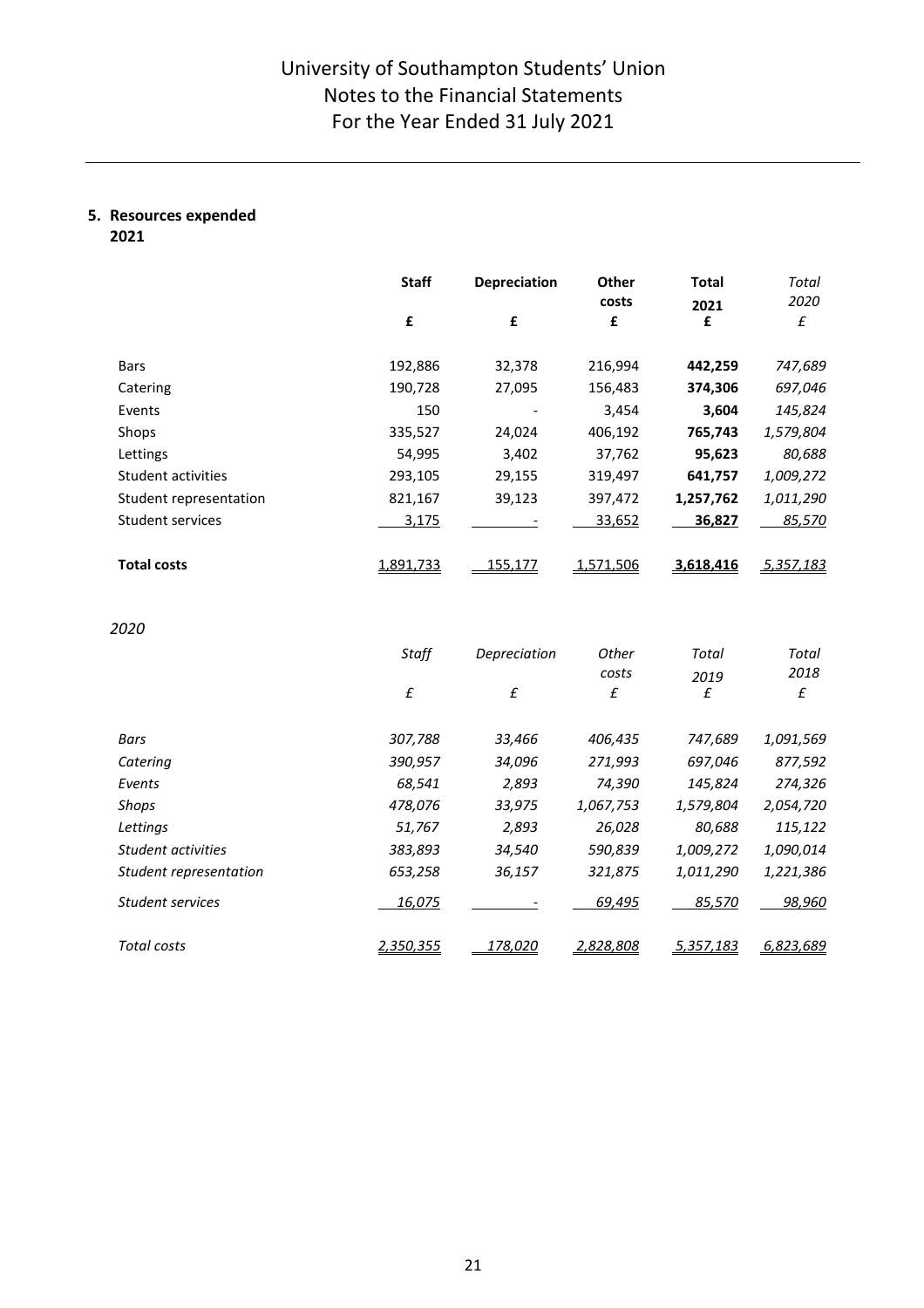## **6. Support costs included in Note 4 2021**

|                        | <b>Staff</b> | <b>Premises</b>    | Other<br>costs | <b>Marketing</b>   | <b>Total</b><br>2021 | Total<br>2020      |
|------------------------|--------------|--------------------|----------------|--------------------|----------------------|--------------------|
|                        | £            | £                  | £              | £                  | £                    | $\pmb{\mathit{f}}$ |
| <b>Bars</b>            | 60,583       | 46,245             | 33,582         | 2,495              | 142,905              | 131,299            |
| Catering               | 106,625      | 81,391             | 59,104         | 4,391              | 251,511              | 323,871            |
| Events                 |              |                    |                |                    |                      | 43,766             |
| Shops                  | 159,938      | 122,087            | 88,656         | 6,587              | 377,268              | 407,028            |
| Lettings               | 24,233       | 18,498             | 13,433         | 998                | 57,162               | 43,766             |
| Student activities     | 109,049      | 83,241             | 60,447         | 4,491              | 257,228              | 315,117            |
| Student representation | 278,680      | 212,727            | 154,477        | 11,477             | 657,361              | 547,081            |
| <b>Total costs</b>     | 739,108      | 564,189            | 409,699        | 30,439             | 1,743,435            | 1,811,928          |
| 2020                   |              |                    |                |                    |                      |                    |
|                        | Staff        | Premises           | Other<br>costs | Marketing          | Total<br>2020        | Total<br>2019      |
|                        | $\pounds$    | $\pmb{\mathit{f}}$ | £              | $\pmb{\mathit{f}}$ | £                    | $\pmb{\mathit{f}}$ |
| Bars                   | 64,356       | 39,806             | 26,177         | 960                | 131,299              | 120,234            |
| Catering               | 158,744      | 98,189             | 64,571         | 2,367              | 323,871              | 336,656            |
| Events                 | 21,452       | 13,269             | 8,725          | 320                | 43,766               | 40,077             |
| Shops                  | 199,503      | 123,400            | 81,150         | 2,975              | 407,028              | 376,735            |
| Lettings               | 21,452       | 13,269             | 8,725          | 320                | 43,766               | 60,118             |
| Student activities     | 154,454      | 95,535             | 62,825         | 2,303              | 315,117              | 280,546            |
| Student representation | 268,149      | 165,860            | 109,073        | 3,999              | 547,081              | 641,249            |
| <b>Total costs</b>     | 888,110      | 549,328            | 361,246        | 13,244             | 1,811,928            | 1,855,615          |

Premises costs include £322,000 *(2020: £322,000)* notional rent 'grant in kind' charged by the University.

Included within support costs are governance costs of £21,467 *(2020: £26,389).*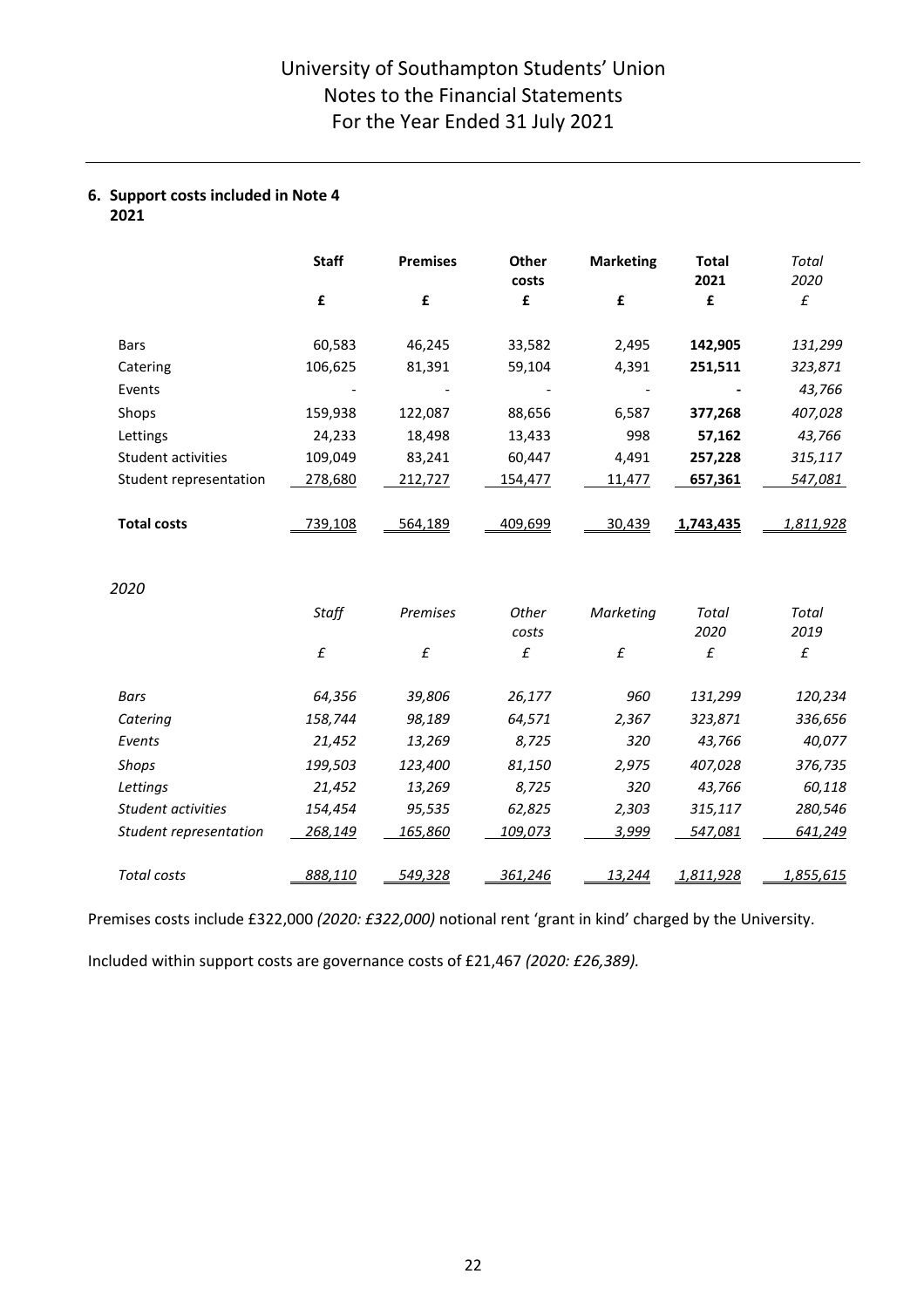# University of Southampton Students' Union Notes to the Financial Statements For the Year Ended 31 July 2021

## **7. Net movement in fund**

|                                                      | 2021       | 2020               |
|------------------------------------------------------|------------|--------------------|
|                                                      | £          | £                  |
| Depreciation of owned tangible fixed assets          | 155,177    | 178,020            |
| Loss on disposal of fixed assets                     | 10,151     |                    |
| Audit of financial statements<br>- parent company    | 15,440     | 14,995             |
| - subsidiary company                                 | 1,485      | 1,435              |
| Other remuneration to auditors-tax compliance        | 750        | 1,925              |
| - other services                                     | 4,080      | 4,435              |
| 8. Staff costs                                       |            |                    |
|                                                      | 2021       | 2020               |
|                                                      | £          | $\pmb{\mathit{f}}$ |
| Wages and salaries                                   | 1,573,743  | 1,951,333          |
| Social security costs                                | 110,263    | 129,641            |
| Employer's pension contributions (note 18)           | 167,085    | 204,096            |
| Staff restructuring costs                            | 40,641     | 65,285             |
| <b>Total costs</b>                                   | 1,891,732  | 2,350,355          |
| The average number of employees during the year was: |            |                    |
|                                                      | 2021       | 2020               |
|                                                      | <b>No</b>  | No                 |
| Core staff                                           | 62         | 73                 |
| Support staff                                        | 60         | 158                |
|                                                      | <u>122</u> | 231                |

The number of higher paid employees who were paid salaries in excess of £60,000 were:

|                                        | 2021           | 2020 |
|----------------------------------------|----------------|------|
|                                        | No             | No   |
|                                        |                |      |
| In the bands:                          |                |      |
| £60,001 - £70,000                      | $\blacksquare$ | -    |
| £70,001 - £80,000<br>£80,001 - £89,999 | 1              | -    |
|                                        | $\,$           | -    |

The employees are in the University's pension scheme at a cost of £nil *(2020: £nil).* 

The staff restructuring costs of £40,641 *(2020: £65,285)* include £19,927 (*2020: £10,236)* of nonstatutory/non-contractual payments.

The aggregate employee benefits of key management personnel was £391,271 *(2020: £475,893*). This relates to the senior leadership team and remunerated trustees.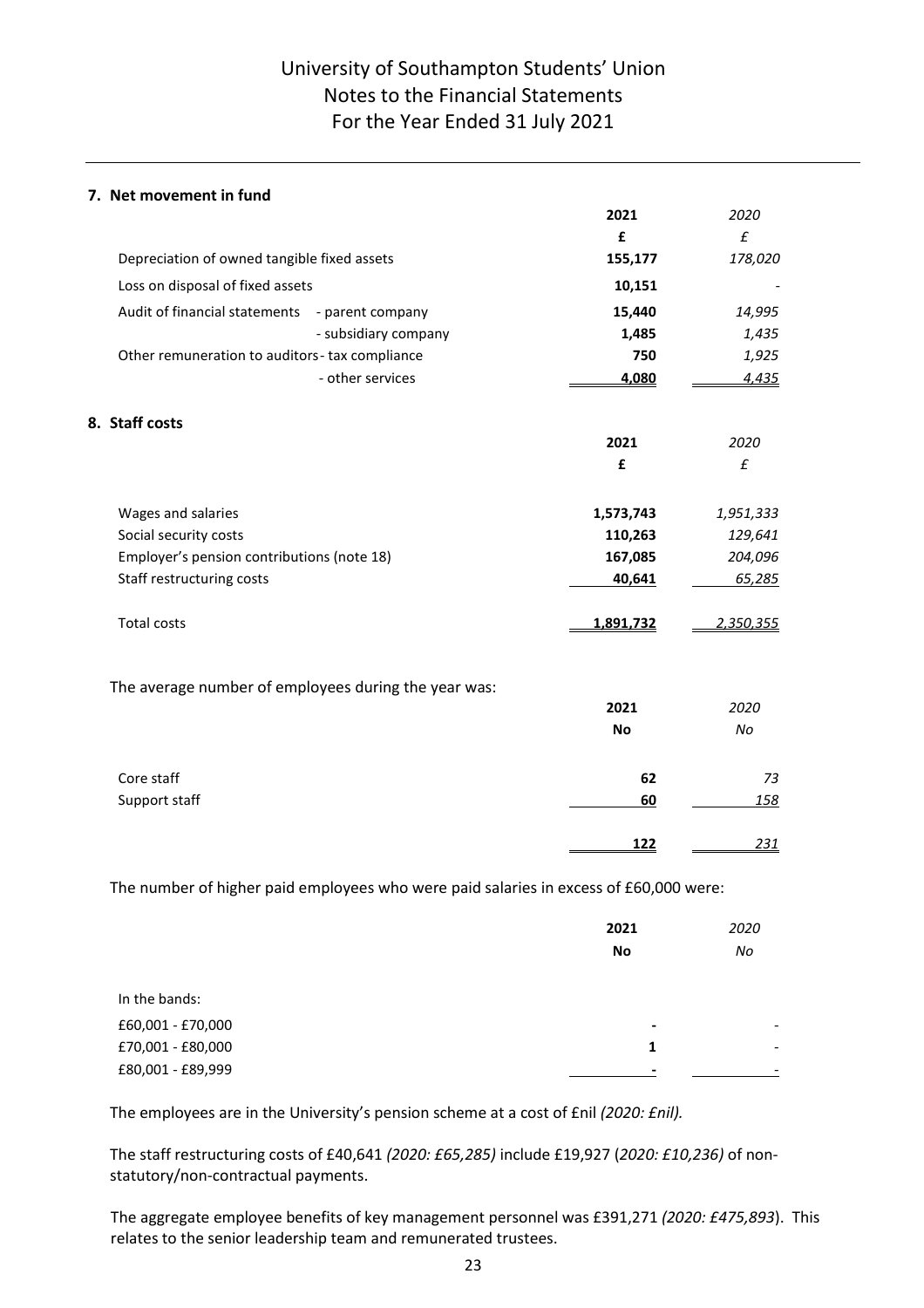## **9. Trustees' remuneration and expenses**

In addition to their role as a trustee of the Union, the sabbatical trustees perform a full-time role for a year to be the voice of the students. They listen to how students want things to be done, work with the Union staff, the volunteers, community groups and the Board of Trustees to put the suggestions into practice. The sabbatical trustees are appointed on the 1<sup>st</sup> of July and serve until the following 30<sup>th</sup> June and thus do not serve throughout the financial year.

|                              | Number of | Individual   | Total        |
|------------------------------|-----------|--------------|--------------|
|                              | trustees  | remuneration | remuneration |
| 1 August 2020 - 31 July 2021 |           | 20.549       | 20.549       |
| 1 August 2020 - 31 July 2021 |           | 19.996       | 39.992       |
| 1 August 2020 - 31 July 2021 |           | 20.414       | 20.414       |

**80,955**

The total trustee remuneration for the year ended 31 July 2021 was £80,955.

During the year retirement benefits were accruing to five trustees *(2020: five)* in respect of a defined contribution pension scheme. No trustee received any benefits in kind during the year *(2020: none).*

During the year one trustee received reimbursement of travel expenses totalling £67 *(2020:1 trustee, £80).* 

## **10. Corporation and capital gain tax**

The trustees consider that the Union satisfies the conditions of section 478 and 479 Corporation Tax Act 2010 and accordingly no liability arises to UK corporation tax on its activities.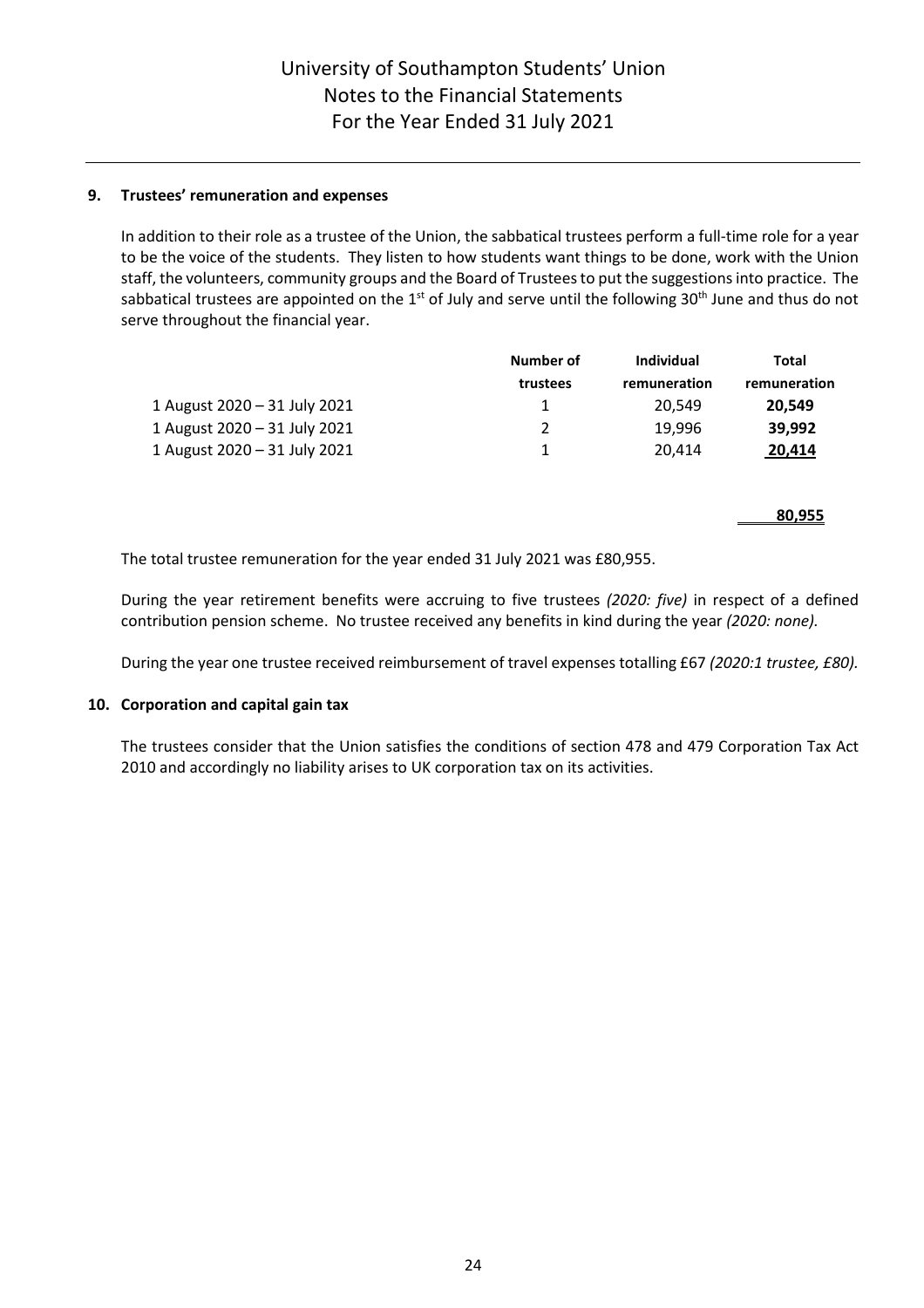### **11. Tangible fixed assets Group and Union**

| OLAND ALIA ALIIAIL  |                           |                  |                          |                |
|---------------------|---------------------------|------------------|--------------------------|----------------|
|                     | Leasehold<br>Improvements | <b>Equipment</b> | <b>Motor</b><br>vehicles | <b>Total</b>   |
|                     | £                         | £                | £                        | £              |
| Cost                |                           |                  |                          |                |
| At 1 August 2020    | 2,516,261                 | 1,212,536        | 3,935                    | 3,732,732      |
| Additions           | 10,040                    | 34,387           |                          | 44,427         |
| <b>Disposals</b>    |                           | (10, 151)        |                          | (10, 151)      |
| At 31 July 2021     | 2,526,301                 | 1,236,772        | 3,935                    | 3,767,008      |
| <b>Depreciation</b> |                           |                  |                          |                |
| At 1 August 2020    | 2,178,623                 | 1,070,174        | 3,092                    | 3,251,889      |
| Charge for the year | 135,359                   | 19,031           | 787                      | 155,177        |
| At 31 July 2021     | 2,313,982                 | 1,089,205        | 3,879                    | 3,407,066      |
| Net book value      |                           |                  |                          |                |
| At 31 July 2021     | 212,319                   | 147,567          | <u>56</u>                | <u>359,942</u> |
| At 31 July 2020     | 337,638                   | <u>142,362</u>   | 843                      | 480,843        |

## **12. Investments – Union only**

The investment shown in the Union balance sheet relates to £100 share capital in the wholly owned subsidiary company, SUSU Social Enterprises Limited (company number: 08837159), whose results are consolidated in these accounts. The subsidiary company was incorporated to carry out the non-member trading of the Union. The company had turnover in the year of £82,139 *(2020: £160,341)*, a profit of £45,133 *(2020: profit of £118,315).* £118,315 *(2020: £125,750)* was gift aided to the Union. The company had net assets at the year-end of £45,257 *(2020: net assets £118,439)*.

## **13. Stock – group and Union**

|                                     | 2021   | 2020            |
|-------------------------------------|--------|-----------------|
|                                     |        |                 |
|                                     |        |                 |
| Finished goods and goods for resale | 65,322 | <u> 137,316</u> |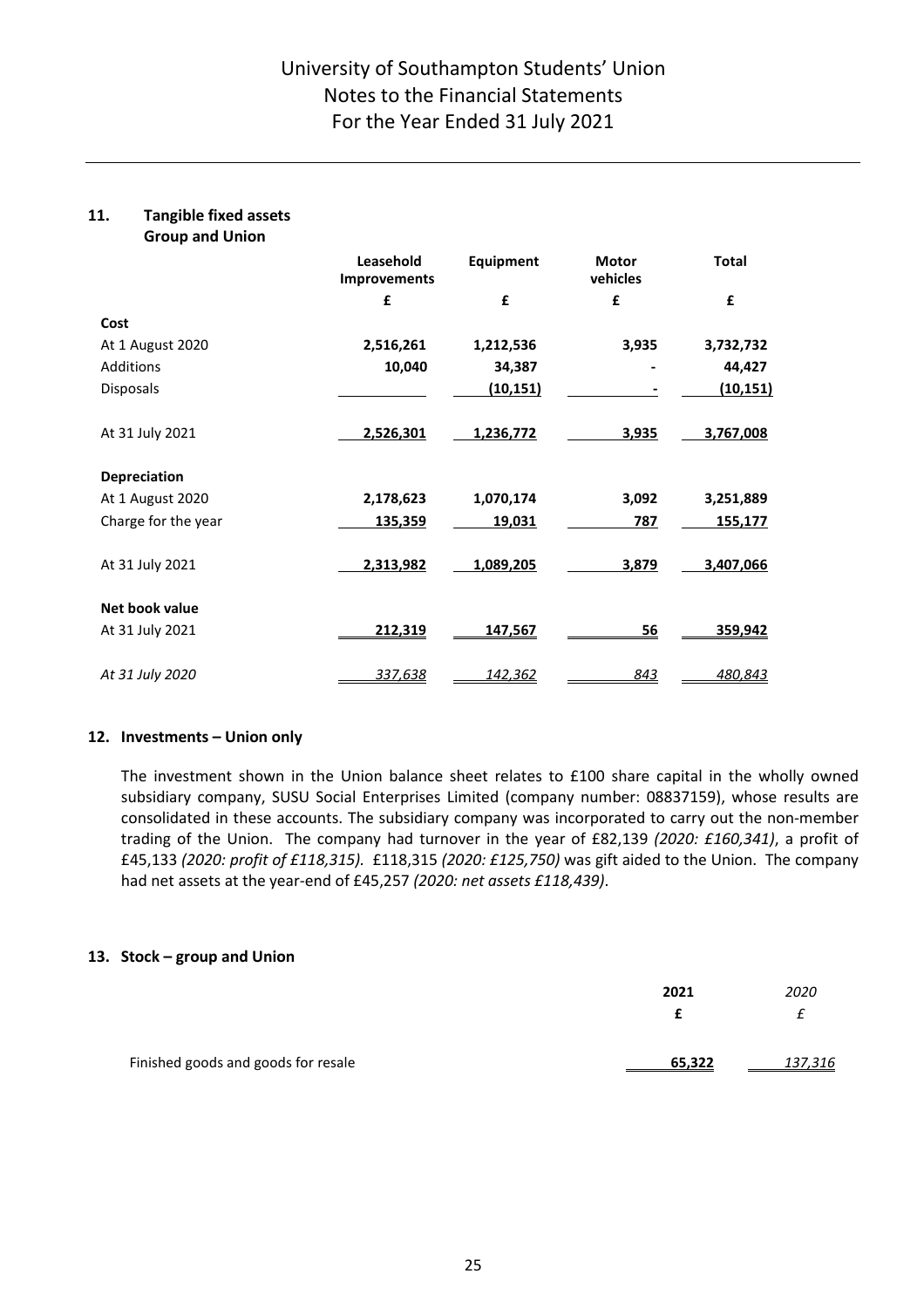# University of Southampton Students' Union Notes to the Financial Statements For the Year Ended 31 July 2021

## **14. Debtors**

|                                            |         | Group   |         | <b>Union</b> |
|--------------------------------------------|---------|---------|---------|--------------|
|                                            | 2021    | 2020    | 2021    | 2020         |
|                                            | £       | £       | £       | £            |
| Trade debtors                              | 12,738  | 20,373  | 2,636   | 3,217        |
| Amounts owed by clubs and societies        | 18,109  | 25,099  | 18,109  | 25,099       |
| Amounts due from University of Southampton | 6,104   | 4,646   | 6,104   | 4,646        |
| Other debtors                              | 46,324  | 71,579  | 46.324  | 71,579       |
| Prepayments and accrued income             | 78,254  | 69,500  | 78,254  | 69,500       |
|                                            | 161,529 | 191,197 | 151,427 | 174,041      |

## **15. Creditors:** Amounts falling due within one year

|                                          | Group   |         | Union   |         |
|------------------------------------------|---------|---------|---------|---------|
|                                          | 2021    | 2020    | 2021    | 2020    |
|                                          | £       | £       | £       | £       |
| Trade creditors                          | 148,612 | 60,093  | 145,543 | 58,890  |
| Amount owed to University of Southampton | 36,745  | 28,595  | 36,745  | 28,595  |
| Amount owed to clubs and societies       | 4,756   |         | 4,756   |         |
| Social security and other taxes          | 30,109  | 24,403  | 25,819  | 18,476  |
| Other creditors                          | 22,968  | 35,154  | 22,968  | 35,154  |
| Accruals and deferred income             | 373,792 | 411,428 | 361,941 | 399,877 |
|                                          | 616,982 | 559,673 | 597,772 | 540,992 |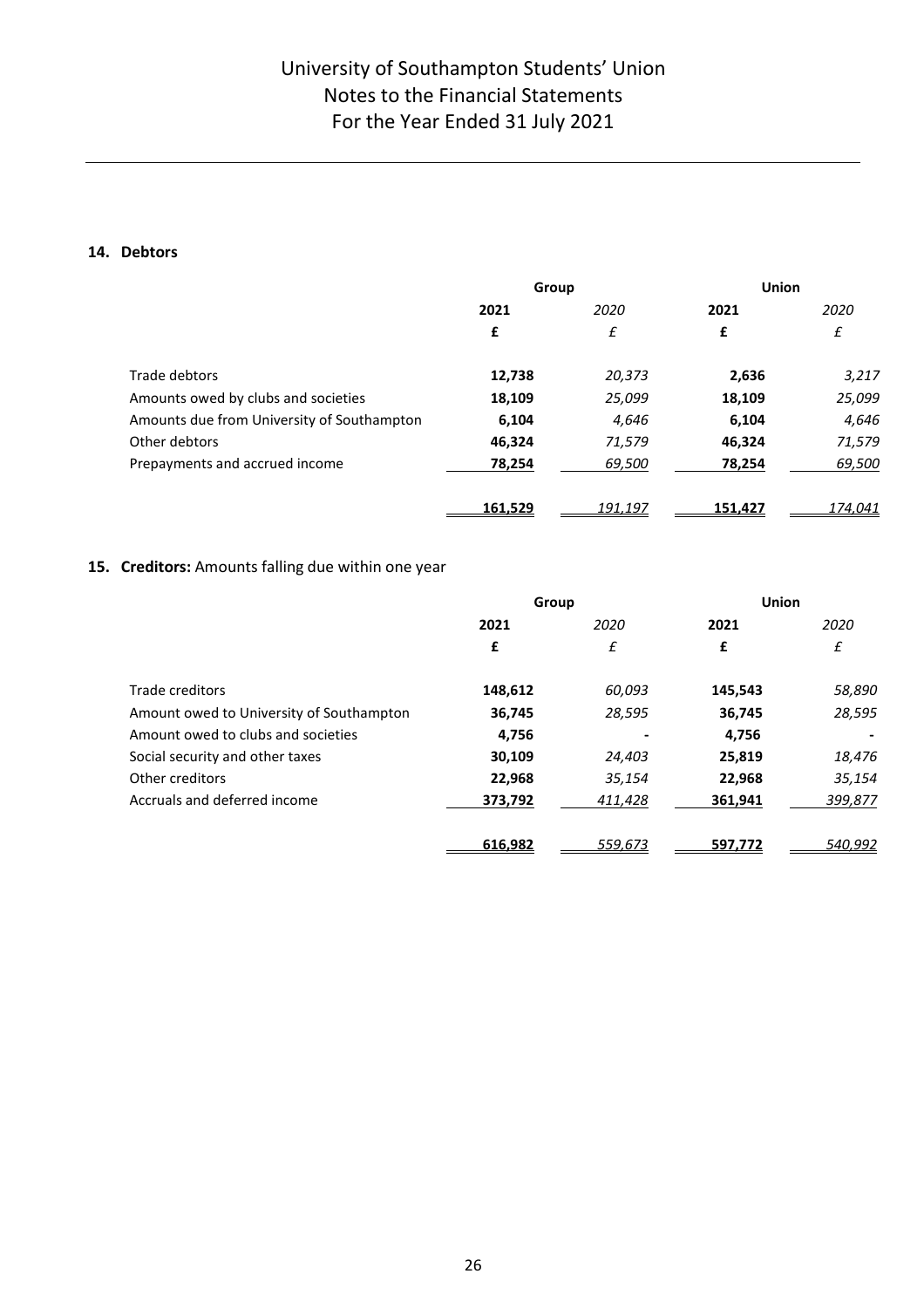## **16. Creditors:** Amounts falling due after more than one year

|                                          | Group   |         | <b>Union</b> |         |
|------------------------------------------|---------|---------|--------------|---------|
|                                          | 2021    | 2020    | 2021         | 2020    |
|                                          | £       | £       | £            | £       |
| Pension scheme funding deficit (note 19) | 355,002 | 401,284 | 355,002      | 401,284 |
|                                          | 355,002 | 401.284 | 355,002      | 401,284 |

## **17. Statement of funds**

## **Consolidated - 2021**

|                                 | <b>Brought</b><br>Forward | Incoming<br>resources | <b>Resources</b><br>expenses | <b>Transfers</b> | Carried<br>forward |
|---------------------------------|---------------------------|-----------------------|------------------------------|------------------|--------------------|
|                                 | £                         | £                     | £                            | £                | £                  |
| <b>Unrestricted funds</b>       |                           |                       |                              |                  |                    |
| General funds                   | 879,950                   | 3,594,831             | (3,593,551)                  |                  | 881,230            |
| <b>Total unrestricted funds</b> | 879,950                   | 3,594,831             | (3,593,551)                  |                  | 881,230            |
| <b>Restricted funds</b>         |                           |                       |                              |                  |                    |
| Capital Grant                   | 45,753                    |                       | (24, 865)                    |                  | 20,888             |
| <b>RAG</b>                      | 786                       |                       |                              |                  | 786                |
| Halls                           |                           |                       |                              |                  |                    |
| Rugby                           |                           |                       |                              |                  |                    |
| <b>Total restricted funds</b>   | 46,539                    |                       | (24, 865)                    |                  | 21,674             |
| <b>Total funds</b>              | 926,489                   | 3,594,831             | <u>(3,618,416)</u>           |                  | 902,904            |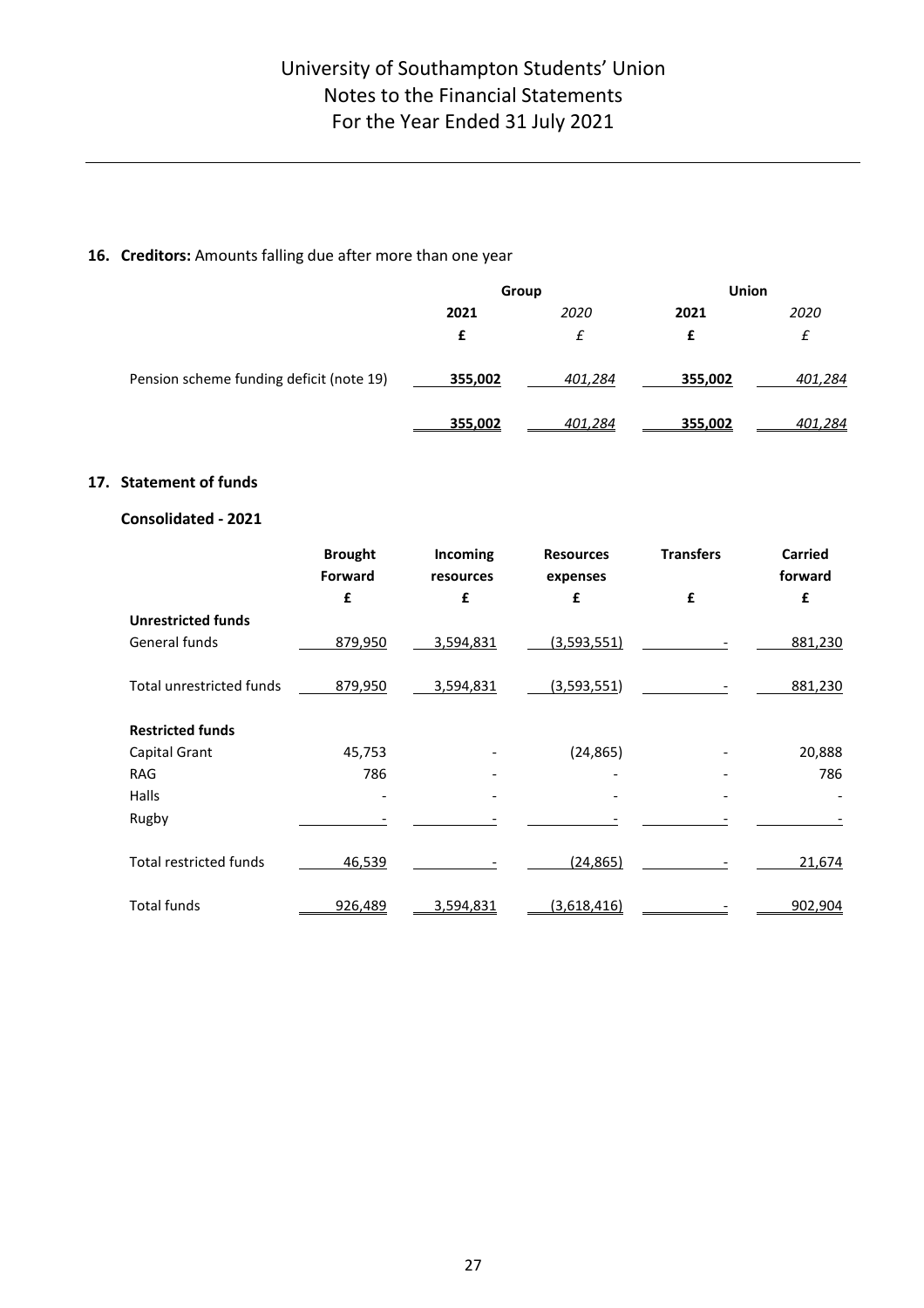## **17. Statement of funds (continued)**

## *Consolidated - 2020*

|                                 | <b>Brought</b><br>forward | Incoming<br>resources | <b>Resources</b><br>expenses | <b>Transfers</b> | <b>Carried</b><br>forward |
|---------------------------------|---------------------------|-----------------------|------------------------------|------------------|---------------------------|
|                                 | £                         | £                     | £                            | £                | £                         |
| <b>Unrestricted funds</b>       |                           |                       |                              |                  |                           |
| General funds                   | 774,115                   | 5,220,605             | (5, 181, 624)                | 66,854           | 879,950                   |
| <b>Total unrestricted funds</b> | 774,115                   | 5,220,605             | (5, 181, 624)                | 66,854           | 879,950                   |
| <b>Restricted funds</b>         |                           |                       |                              |                  |                           |
| Capital Grant                   | 76,067                    |                       | (30, 314)                    |                  | 45,753                    |
| <b>RAG</b>                      | 786                       | 35,899                | (35,899)                     |                  | 786                       |
| Halls                           | 27,669                    | 127,858               | (88, 673)                    | (66, 854)        |                           |
| Rugby                           | 5,673                     | 15,000                | (20, 673)                    |                  |                           |
| <b>Total restricted funds</b>   | 110,195                   | 178,757               | <u>(175,559)</u>             | (66, 854)        | 46,539                    |
| <b>Total funds</b>              | 884,310                   | 5,399,362             | (5, 357, 183)                |                  | 926,489                   |

## **Union - 2021**

|                                 | <b>Brought</b><br>forward | Incoming<br>resources | <b>Resources</b><br>expenses | <b>Transfers</b> | <b>Carried</b><br>forward |
|---------------------------------|---------------------------|-----------------------|------------------------------|------------------|---------------------------|
|                                 | £                         | £                     | £                            | £                | £                         |
| <b>Unrestricted funds</b>       |                           |                       |                              |                  |                           |
| General funds                   | 761,611                   | 3,631,006             | (3,556,010)                  |                  | 836,607                   |
| <b>Total unrestricted funds</b> | 761,611                   | 3,631,006             | (3,556,010)                  |                  | 836,607                   |
| <b>Restricted funds</b>         |                           |                       |                              |                  |                           |
| Capital Grant                   | 45,753                    |                       | (24, 865)                    |                  | 20,888                    |
| <b>RAG</b>                      | 786                       |                       |                              |                  | 786                       |
| Halls                           |                           |                       |                              |                  |                           |
| Rugby                           |                           |                       |                              |                  |                           |
| <b>Total restricted funds</b>   | 46,539                    |                       |                              |                  | 21,674                    |
| <b>Total funds</b>              | 808,150                   | 3,631,006             | (3,580,875)                  |                  | 858,281                   |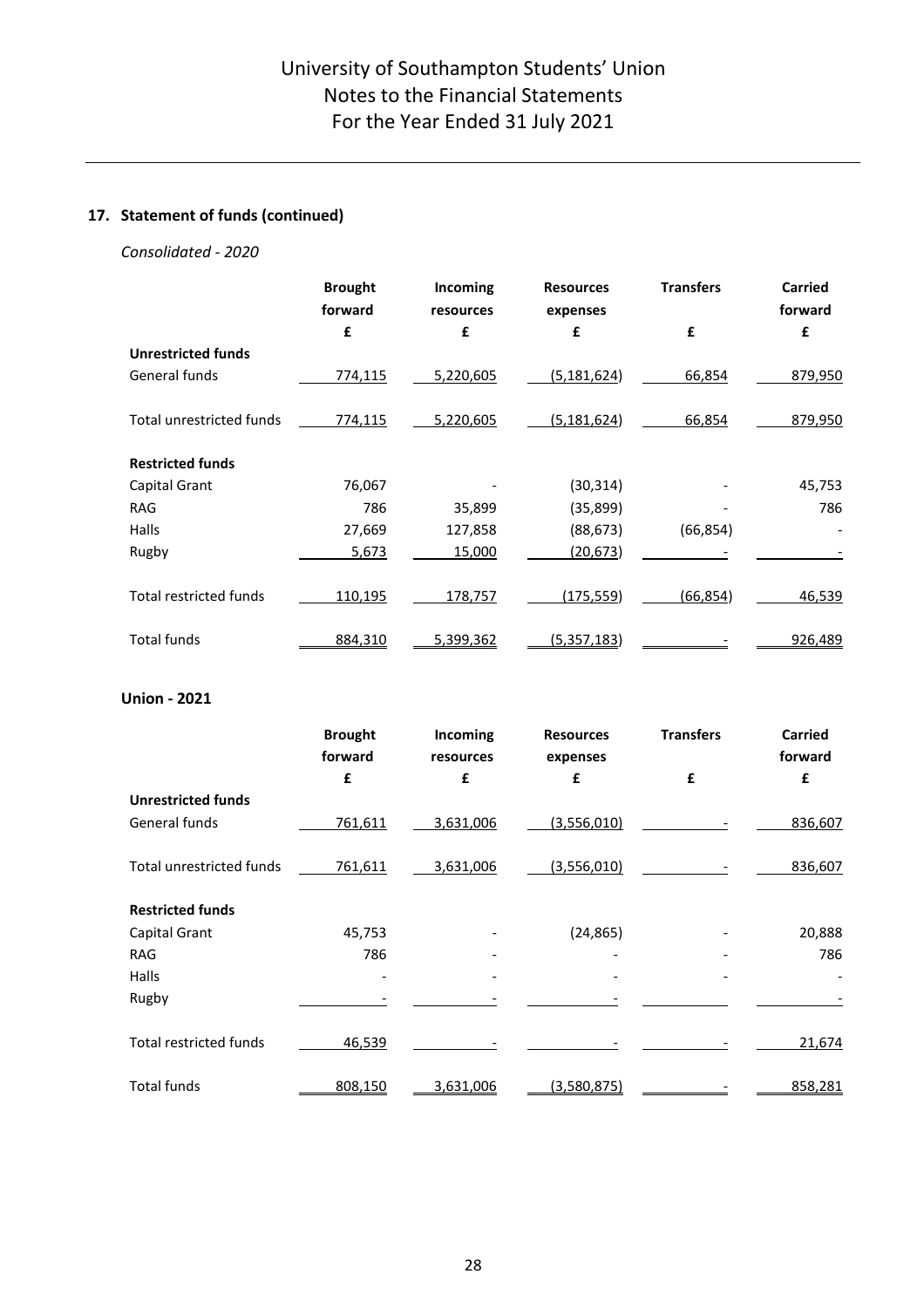## **17. Statement of funds (continued)**

## *Union - 2020*

|                                 | <b>Brought</b><br>forward | Incoming<br>resources | <b>Resources</b><br>expenses | <b>Transfers</b> | <b>Carried</b><br>forward |
|---------------------------------|---------------------------|-----------------------|------------------------------|------------------|---------------------------|
|                                 | £                         | £                     | £                            | £                | £                         |
| <b>Unrestricted funds</b>       |                           |                       |                              |                  |                           |
| General funds                   | 648,341                   | 5,186,014             | (5, 139, 598)                | 66,854           | 761,611                   |
|                                 |                           |                       |                              |                  |                           |
| <b>Total unrestricted funds</b> | 648,341                   | 5,186,014             | (5, 139, 598)                | 66,854           | 761,611                   |
| <b>Restricted funds</b>         |                           |                       |                              |                  |                           |
| Capital Grant                   | 76,067                    |                       | (30, 314)                    |                  | 45,753                    |
| <b>RAG</b>                      | 786                       | 35,899                | (35, 899)                    |                  | 786                       |
| Halls                           | 27,669                    | 127,858               | (88, 673)                    | (66, 854)        |                           |
| Rugby                           | 5,673                     | 15,000                | (20,673)                     |                  |                           |
| <b>Total restricted funds</b>   | <u>110,195</u>            | 178,757               | <u>(175,559)</u>             | (66, 854)        | 46,539                    |
| <b>Total funds</b>              | 758,536                   | 5,364,771             | (5,315,157)                  |                  | 808,150                   |

## **Fund descriptions**

## Restricted funds

The trustees believe that grants received for specific purposes should be identified separately within the reserves.

During the year the Union collected £nil (2020: £35,899). No cost was incurred to manage the fund and Union also donated £nil (2020: £35,899) to nominated external charities on behalf of RAG (Raise And Give).

The University provides specific amounts for the Junior Common room (JCR), subsequently renamed Halls Committee, to be expended on the welfare and benefit of students in halls of residence. The Halls Grant will be incorporated into the overall Block Grant received from the University of Southampton as of 1 August 2020, and will therefore be unrestricted funds going forwards. The transfer of the remaining funds in year ended 31 July 2021 reflect this change.

Where third parties have helped to create assets for the Union, the value of their contribution to these assets is recorded as a capital grant fund. Each individual such contribution is amortised over the economic life of the funded asset by allocating depreciation charges against this fund. During the year no grants were received and depreciation of £20,889 on underlying assets was charged to this fund.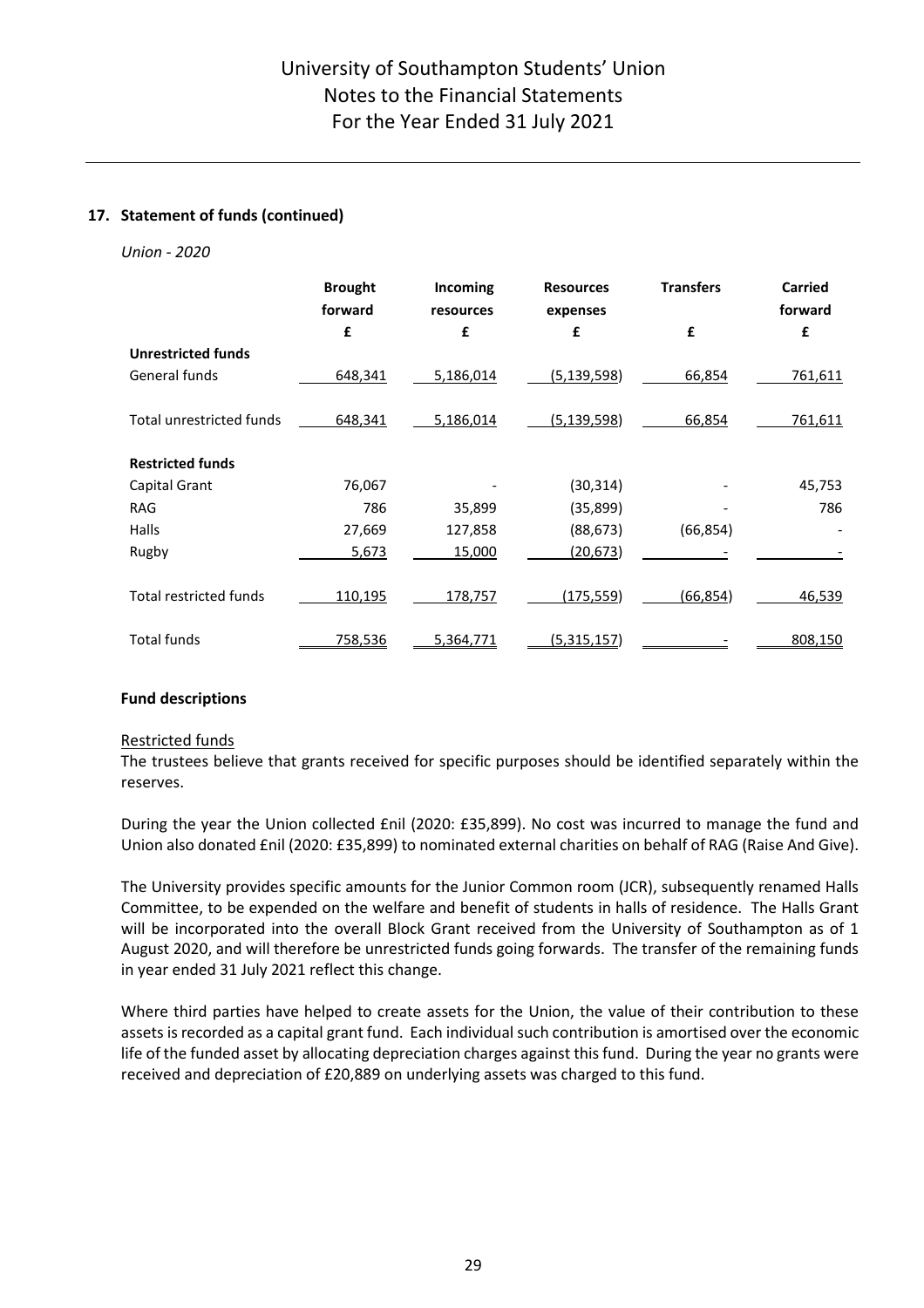## **18. Analysis of net assets between funds**

| 2021                  |                   |                     |                  |
|-----------------------|-------------------|---------------------|------------------|
|                       | <b>Restricted</b> | <b>Unrestricted</b> | <b>Total</b>     |
| <b>Consolidated</b>   | funds             | <b>Funds</b>        | funds            |
|                       | £                 | £                   | £                |
| Tangible fixed assets | 20,888            | 339,055             | 359,943          |
| Net current assets    | 786               | 897,177             | 897,963          |
| Long term liabilities |                   | <u>(355,002)</u>    | <u>(355,002)</u> |
|                       | 21,674            | 881,230             | 902,904          |
| <b>Union</b>          | <b>Restricted</b> | <b>Unrestricted</b> | <b>Total</b>     |
|                       | funds             | <b>Funds</b>        | <b>Funds</b>     |
|                       | £                 | £                   | £                |
| Tangible fixed assets | 20,888            | 330,054             | 359,942          |
| Investments           |                   | 100                 | 100              |
| Net current assets    | 786               | 852,455             | 853,241          |
| Long term liabilities |                   | (355,002)           | (355,002)        |
|                       | 21,674            | 836,607             | 858,281          |
| 2020                  |                   |                     |                  |
|                       | <b>Restricted</b> | <b>Unrestricted</b> | <b>Total</b>     |
| Consolidated          | funds             | <b>Funds</b>        | <b>Funds</b>     |
|                       | £                 | £                   | £                |
| Tangible fixed assets | 45,753            | 435,090             | 480,843          |
| Net current assets    | 786               | 846,144             | 846,930          |
| Long term liabilities |                   | (401, 284)          | (401, 284)       |
|                       | <u>46,539</u>     | <u>879,950</u>      | <u>926,489</u>   |
| Union                 | <b>Restricted</b> | <b>Unrestricted</b> | <b>Total</b>     |
|                       | funds             | <b>Funds</b>        | <b>Funds</b>     |
|                       | £                 | £                   | £                |
| Tangible fixed assets | 45,753            | 435,090             | 480,843          |
| <b>Investments</b>    |                   | 100                 | 100              |
| Net current assets    | 786               | 727,705             | 728,491          |
| Long term liabilities |                   | (401,284)           | (401,284)        |
|                       | 46,539            | 761,611             | 808,150          |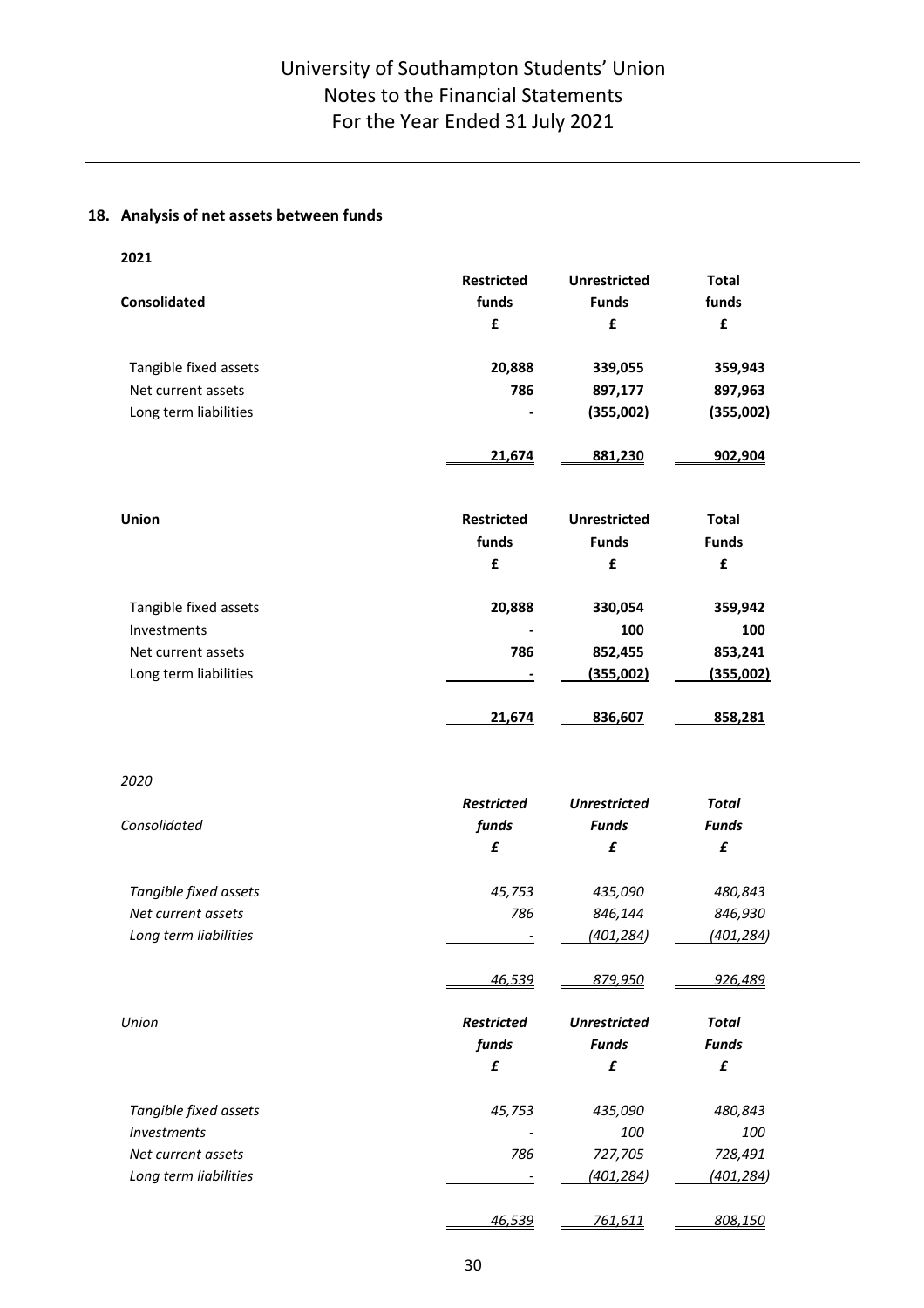## **19. Pension costs**

The Union has two separate pension arrangements; the Universities Superannuation Scheme (USS) and the pension and assurance scheme for non-academic staff (PASNAS).

USS

The pension charge for the year includes £42,304 (2020 - £75,269) in relation to the USS.

The USS comprises two parts, USS Retirement Income Builder which is a defined benefit arrangement and USS Investment Builder which is a defined contribution arrangement. As explained in the accounting policies, due to insufficient information being available to enable the Union to use defined benefit accounting for the scheme, in accordance with the provisions of FRS 102 the scheme is accounted for as if it were a defined contribution scheme.

In the event of the withdrawal of any of the participating employers in USS, the amount of any pension funding shortfall (which cannot be otherwise recovered) in respect of that employer will be spread across the remaining participating employers and reflected in the next actuarial valuation of the scheme.

Following the triennial actuarial valuation of the USS defined benefit liabilities carried out as at 31 March 2017, an additional valuation was prepared as at 31 March 2018 and published on 16 September 2019. This valuation showed a shortfall of £3.6bn in the USS with the scheme assets at £63.7bn being sufficient to cover 95% of its 'technical provisions' liabilities £67.3bn.

Based on these valuations the actuary determined that the USS funding rates should increase as follows:

|                                     | Employer | Employee | Total |
|-------------------------------------|----------|----------|-------|
| Prior to 31 March 2019              | 18.0%    | 8.0%     | 26.0% |
| 1 April 2019 to 30 September 2019   | 19.5%    | 8.8%     | 28.3% |
| 1 October 2019 to 30 September 2021 | 21.1%    | 9.6%     | 30.7% |

A new deficit recovery plan was also agreed following the 2018 valuation and the contributions above include deficit funding payments of 2% of salaries from 1 October 2019 to 30 September 2021.

A further increase in the contribution rate to 34.7% from 1 October 2021 (employer 23.7%, employee 11%), including deficit funding payments of 6% of salaries, was also agreed although this will be subject to review following the 2020 actuarial valuation which is currently in progress.

An interim actuarial report as at 31 March 2019 commissioned by the USS trustees showed an increased shortfall of £5.4bn in the USS with the scheme assets being sufficient to cover 93% of its 'technical provisions' liabilities. However, this report recognises that these figures are not as accurate as those that would arise from a full actuarial valuation and this report has not impacted on the current contribution rates. The next full actuarial valuation for the USS is being prepared as at 31 March 2020 and it is expected that the initial recommendations on overall future contribution rates will be notified to the Joint Negotiating Committee in December 2020.

Further details on the Actuarial Valuations of the USS can be found on the USS website.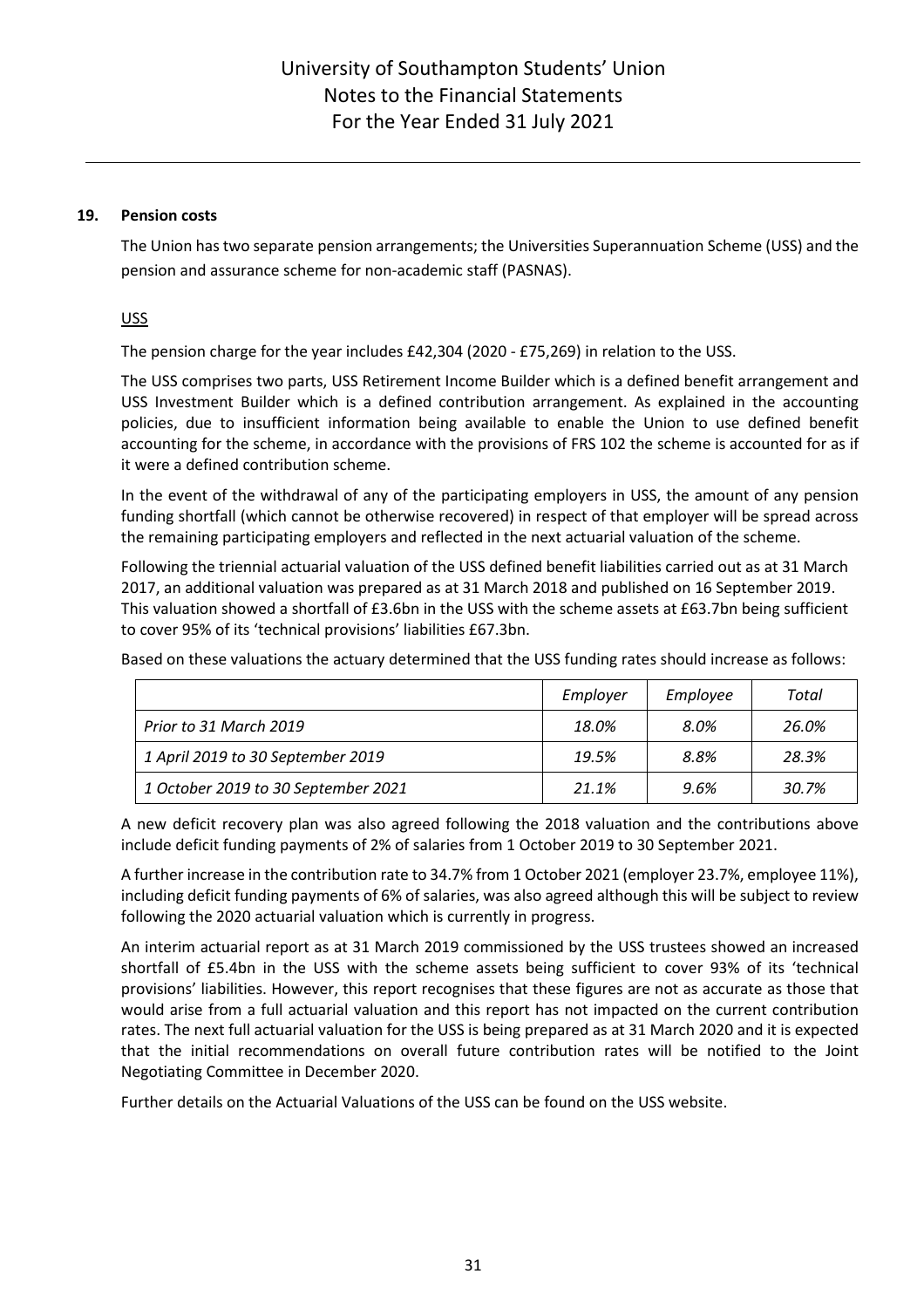## **19. Pension costs (continued)**

## PASNAS

The Union contributes to a final salary defined benefit scheme for non-academic staff (PASNAS). The scheme is funded by contributions made in accordance with the recommendations of the scheme's actuaries. Following a consultation process, in May 2018 Council ratified a decision to close the scheme to new members as at 31 December 2018. All new eligible staff will be enrolled into a new defined contribution arrangement from 1 January 2019 (USRF).

The last formal triennial actuarial valuation of the scheme was performed as at 31 July 2018 and indicated that the scheme's assets represented 85% of the technical provisions corresponding to a deficit of £38,508,000. An estimate has been made for Guaranteed Minimum Pension (GMP) Equalisation and for the McCloud judgement in the current valuation. The McCloud judgement relates to the transitional protection offered to some members of public sector final salary schemes when the schemes were reformed. The transitional protection allowed those members who were within 10 years of normal pension age to remain in their final salary scheme instead of being moved to the new career average arrangement with its higher pension age. As some members would be better off in the new scheme rather than the old the McCloud judgement requires that there is no reduction in benefits accrued or are receiving if already retired.

The 2018 valuation recommended a monthly contribution requirement by each Participating Employer expressed in monetary terms intended to clear the ongoing funding deficit over a period of 10 years. These contributions also include an allowance for the cost of the ongoing administrative and operational expenses of running the Scheme. These contributions applied with effect from 1 January 2020 and will be formally reviewed following completion of the next valuation due with an effective date of 31 July 2021. Surpluses or deficits which arise at future valuations will also impact on the Union's future contribution commitment. In addition to the above contributions, the Union also pays its share of the Scheme's levy to the Pension Protection Fund.

In accordance with FRS102, the net present value of the future contributions required over 10 years to clear the funding deficit is £355,002 (2020: £401,284). In calculating this net present value, a discount rate of 1.80% representing the typical yield of high quality corporate bonds has then been applied.

The total contributions paid into the scheme by the Union in respect of eligible employees for the year ended 31 July 2021 amounted to £85,842 (2020: £151,938). The movement in the deficit contribution liability in the year was £46,282 credit (2020: credit £23,111).

## **20. Capital commitments**

|                                                          | 2021 | 2020         |
|----------------------------------------------------------|------|--------------|
|                                                          |      | $\leftarrow$ |
| At 31 July the Union had capital commitments as follows: |      |              |
| Authorised and contracted                                | -    |              |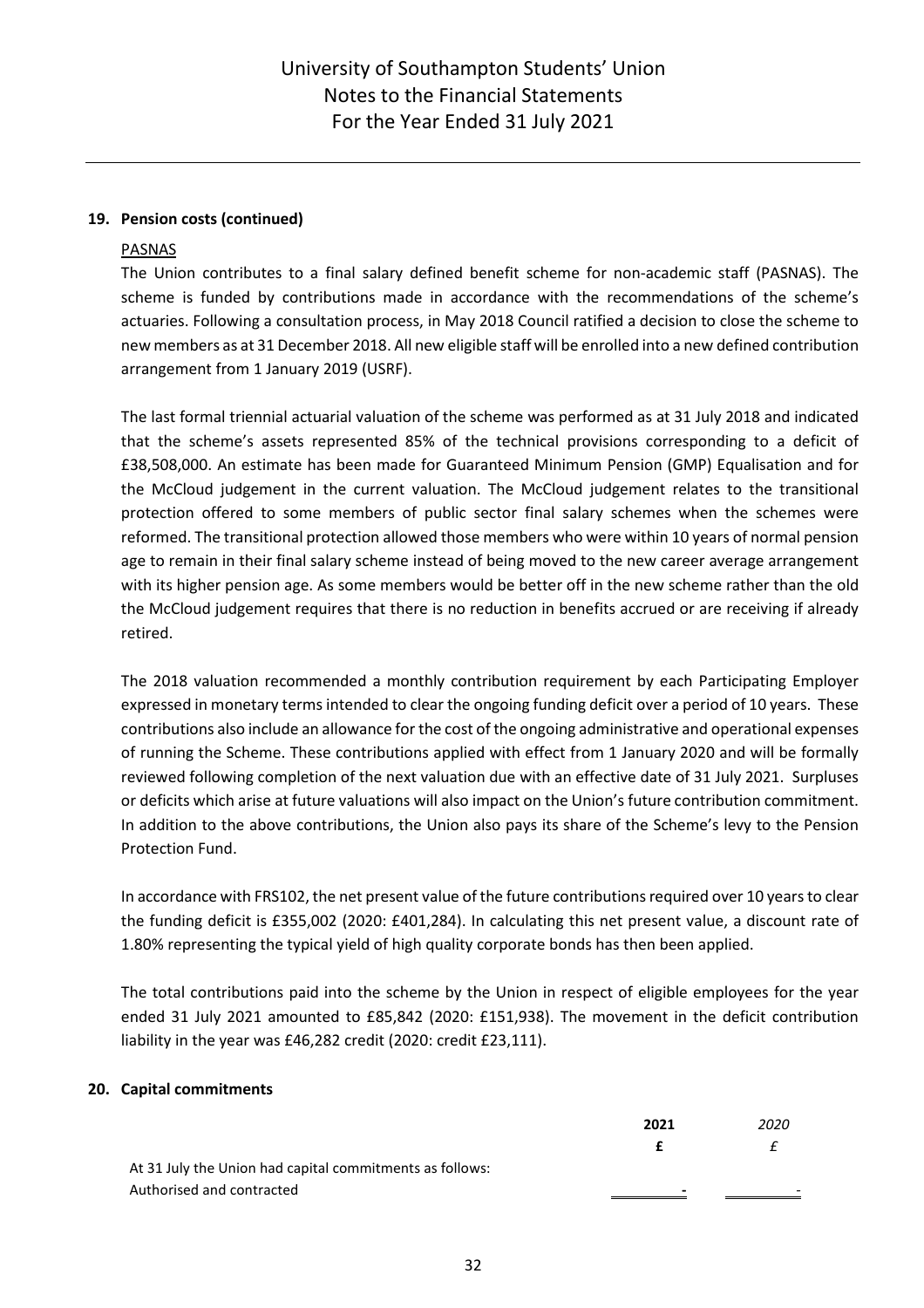## **21 Related party transactions**

## **University of Southampton**

The Union is in receipt of a recurrent grant from the University of £2,254,239 *(2020: £2,210,132)* together with other grants of £65,900 *(2020: £127,858).* Transactions throughout the year resulted in a trading balance as at 31 July 2021 of £21,573 *(2020: £23,949)* owed to the University.

## **SUSU Social Enterprises Limited**

The Union had transactions with the SUSU Social Enterprises Limited a 100% owned subsidiary of £118,315 *(2020: £125,750)* being gift aid payable, and as at 31 July 2021 the Union had a debtor balance of £nil *(2020 £nil)* owed by the subsidiary.

## **22. Financial instruments**

| Group                                            | 2021<br>£  | 2020<br>£        |
|--------------------------------------------------|------------|------------------|
| Financial assets measured at amortised cost      | 1,371,371  | 1,187,585        |
| Financial liabilities measured at amortised cost | (288, 582) | (270, 331)       |
| Financial liabilities measured at fair value     | (355,002)  | <u>(401,284)</u> |
| Union                                            | 2021<br>£  | 2020<br>£        |
| Financial assets measured at amortised cost      | 1,307,437  | 1,050,465        |
| Financial liabilities measured at amortised cost | (274, 197) | (257, 576)       |
| Financial liabilities measured at fair value     | (355,002)  | (401,284)        |

Financial assets measured at amortised cost comprise trade debtors, amount owed by group undertakings, other debtors and cash equivalents.

Financial liabilities measured at amortised cost comprise trade creditors, other creditors and accruals excluding deferred income.

Financial liabilities measured at fair value comprise the pension scheme funding deficit.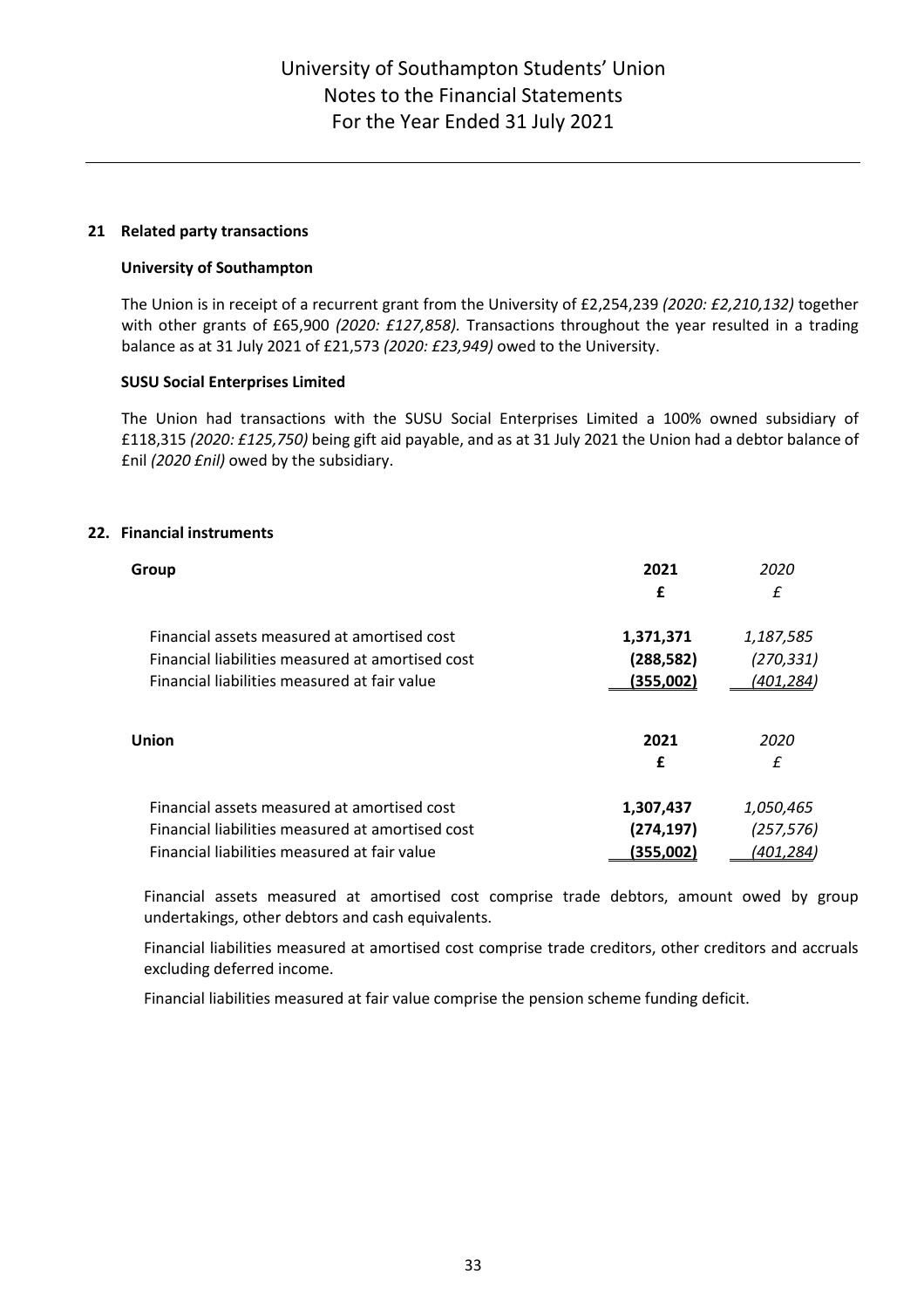## **23. Operating lease commitments**

At 31 July 2021 the Union had future minimum lease payments under non-cancellable operating leases as follows:

|                                                    | 2021  | 2020   |
|----------------------------------------------------|-------|--------|
|                                                    |       |        |
| Operating lease payments due within 1 year         | 2,985 | 15,361 |
| Operating lease payments due between 2 and 5 years | 4.229 | 7,215  |
|                                                    | 7.214 |        |